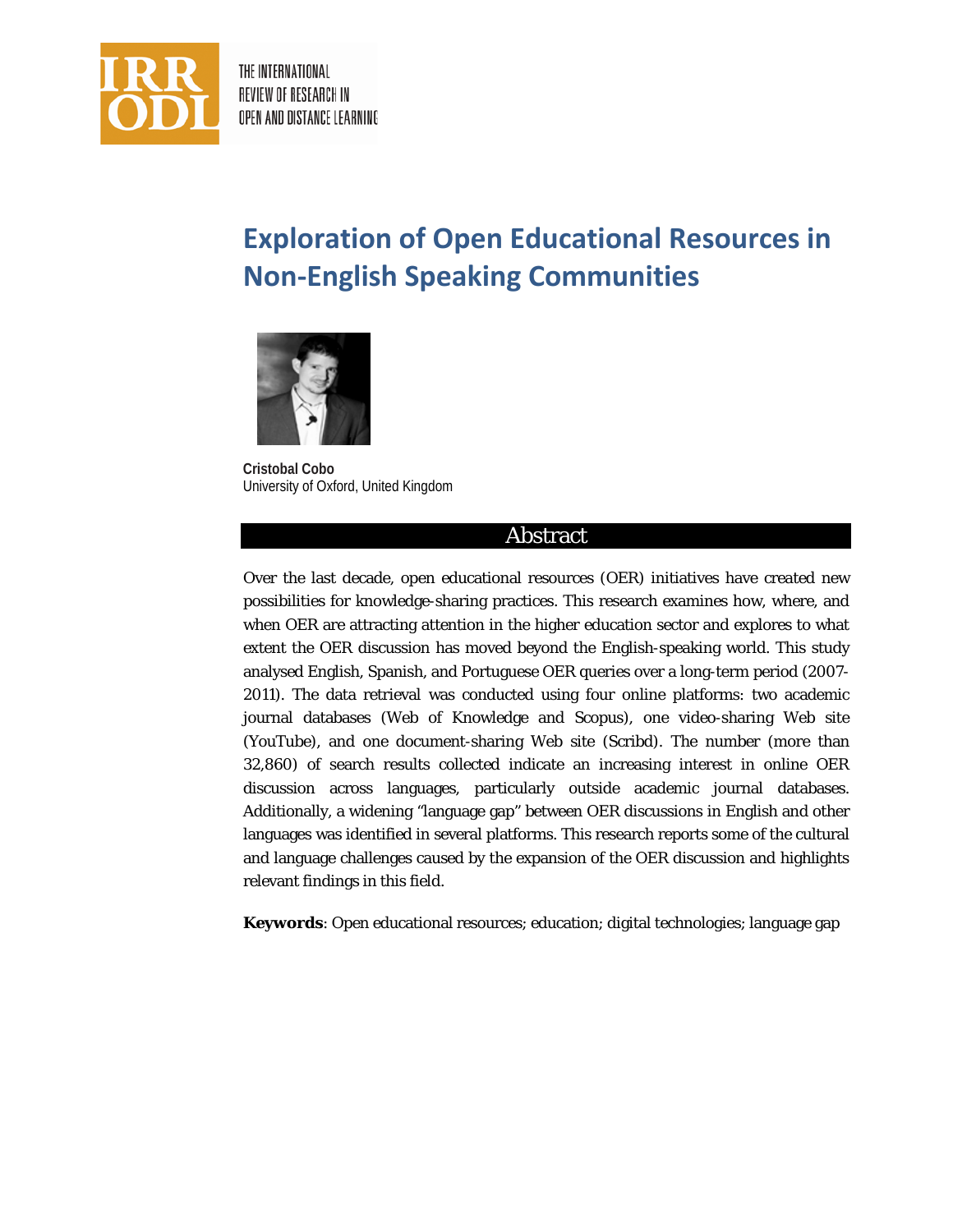#### Introduction

Open educational resources (OER, see Table 1 for definitions) are an increasingly important part of the current discourse on education. Discussions about OER are generating significant interest regarding how these resources can increase access to and quality of education, reduce educational inequality, and decrease educational costs, particularly in developing countries (Hatakka 2009; Kanwar, et al., 2010; Masterman & Wild, 2011). In this context, the United Nations Educational, Scientific and Cultural Organization (UNESCO) and the Commonwealth of Learning have been collaborating to establish global guidelines to promote OER worldwide (UNESCO & COL, 2011).

The three aims of this article are to (1) provide a theoretical overview to contextualise the current discussion about knowledge sharing and open access initiatives within the higher education (HE) sector; (2) identify some critical perspectives on OER in terms of language diversity, particularly addressing English, Spanish, and Portuguese-speaking contexts; (3) present and discuss empirical data collected over time about OER online content in English, Spanish, and Portuguese.

The key questions explored in this paper are the following. Is the OER discussion occurring beyond the English-speaking world? What evidence is there for English, Spanish, and Portuguese online content about OER in both academic and non-academic journals? Finally, is it possible to identify changes over time in online content about OER and in all three languages?

Table 1

#### *Relevant Definitions*

The three comprehensive definitions of OER, by Lecercle (OECD), the William and Flora Hewlett Foundation, and the Cape Town Declaration, respectively, are as follows:

1. "[OER are] digitised materials offered freely and openly for educators, students, and self-learners to use and reuse for teaching, learning, and research. OER includes learning content, software tools to develop, use, and distribute content, and implementation resources such as open licences" (Lecercle, 2011). 2. "OER are teaching, learning, and research resources that reside in the public domain or have been released under an intellectual property license that permits their free use or re-purposing by others. Open educational resources include full courses, course materials, modules, textbooks, streaming videos, tests, software, and any other tools, materials, or techniques used to support access to knowledge" (The William and Flora Hewlett Foundation as cited in Atkins, Brown, et al., 2007, p. 4). This definition has also been adopted in the Cape Town Open Education Declaration (Declaration, 2007) and the *UNESCO Guidelines for Open Educational Resources* (UNESCO & COL, 2011).

3. Open content is defined as "content that is licensed in a manner that provides users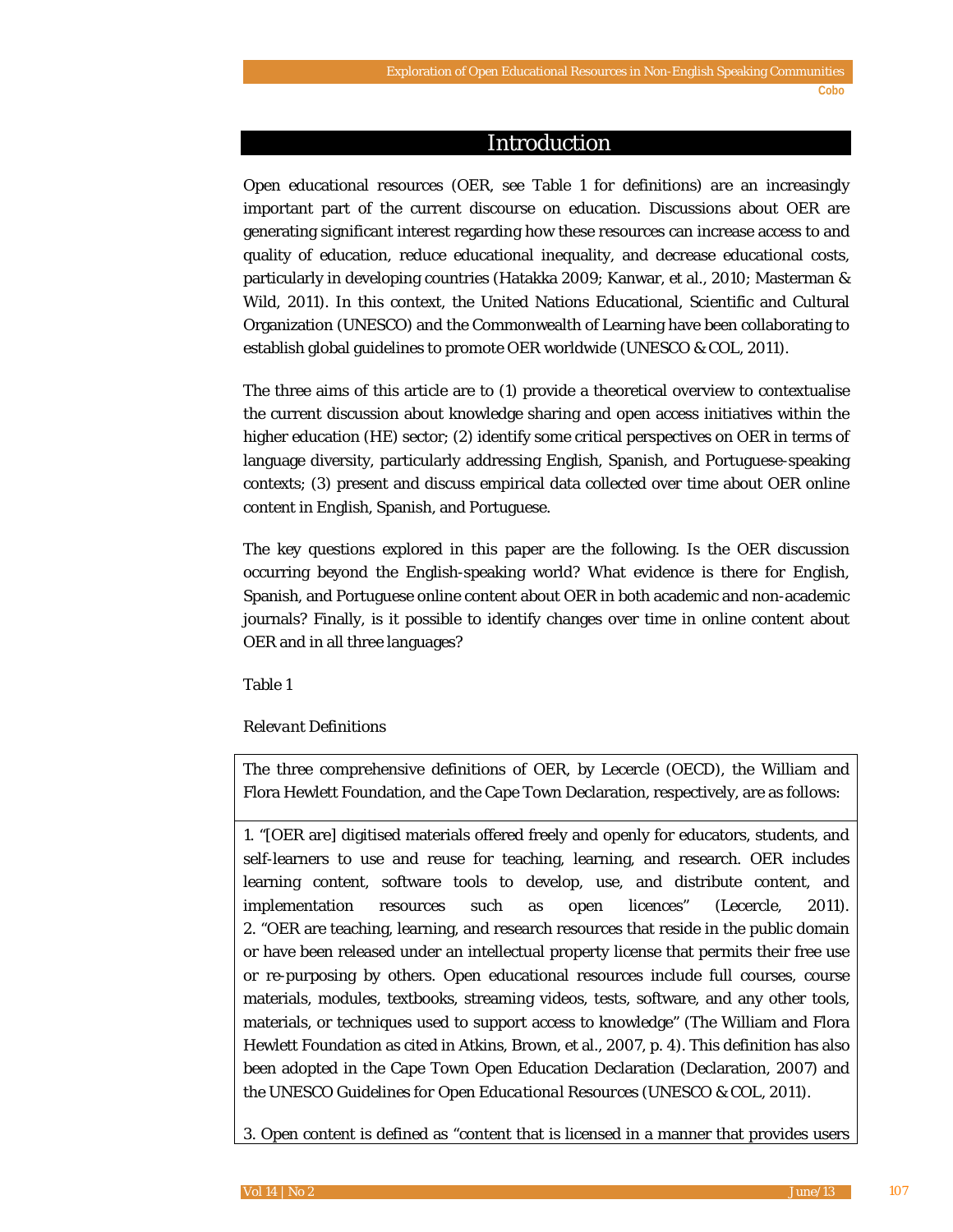with the right to make more kinds of uses that those normally permitted under the lawat no cost to the user". The primary permissions or usage rights of open content are expressed as reuse (the right to reuse the content in its unaltered/verbatim form); revise (the right to adapt, adjust, modify or alter the content itself); remix (the right to combine the original or revised content with other content to create something new) and redistribute (the right to share copies of the original content, your revisions or your remixes with others). (Wiley 2010)

These definitions share three key similarities: Open Intellectual Property Licences; the permission to use, adapt and replicate content freely; and non-discriminatory privilege (i.e., rights are provided to everyone). The OER definition used in this study is the one coined by The William and Flora Hewlett Foundation in Atkins, Brown, et al. (2007, p. 4).

# Knowledge Sharing and Openness in Education

The knowledge economy is a new socio-economic order in which new technologies are the drivers of knowledge production and application. Universities are expected to become a key part of the innovation system in which innovation is understood as product development (Häyrinen-Alestalo & Peltola, 2006, p. 253; Lecercle, 2011). As Hurmelinna, Kyläheiko, and Jauhiainen argued, new "mechanisms of knowledge creation, integration and transfer, play a central role in the evolutionary economicsbased dynamic capability" (2007, p. 142).

In 1998, Wiley coined the term *open content* and defined it as the use of open licences applied to licensed information that can be used freely. This concept, which is closely related to the principle of free software, stresses open source movements and applies to content with an open licence, also known as an Open Publication License (Wiley & Gurrell, 2009). In 2001, supported by structured and consistent legal support, Creative Commons created a flexible set of licences that improved the Open Publication License (2001). Both contributions and the support of a growing community helped promote the visibility and credibility of new forms of academic knowledge sharing and content exchange.

Another term that gained increasing relevance was *open access*; it was coined and formally defined by an international group of faculty members, publishers, and librarians that had come together in Budapest in 2002 by the Open Society Institute (Willinsky, 2010; Velterop, 2007). The Budapest Open Access Initiative (2002) defined open access as

> free availability on the public internet, permitting any users to read, download, copy, distribute, print, search, or link to the full texts of [scholarly or scientific] articles,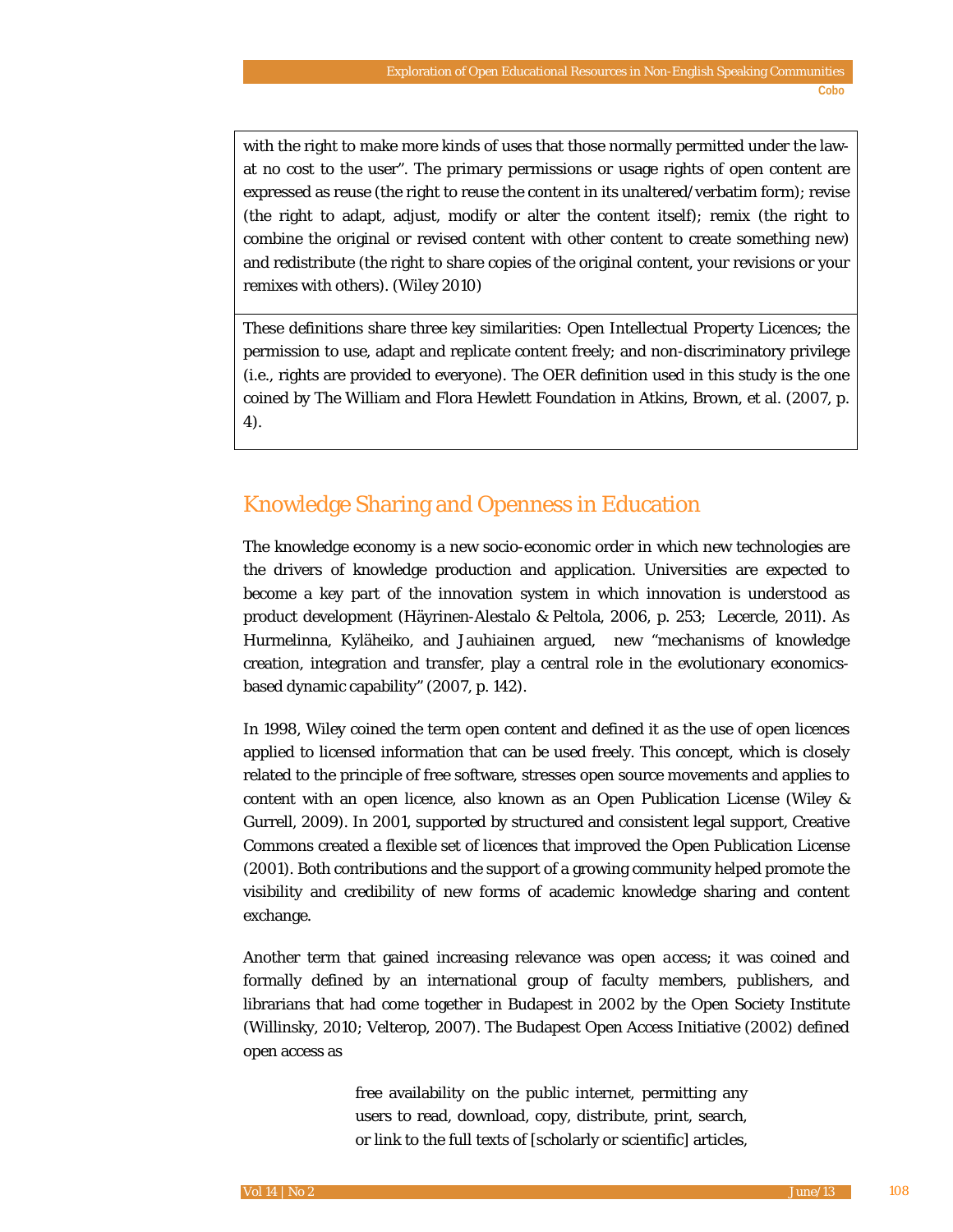crawl them for indexing, pass them as data to software, or use them for any other lawful purpose, without financial, legal, or technical barriers other than those inseparable from gaining access to the internet itself. The only constraint on reproduction and distribution, and the only role for copyright in this domain, should be to give authors control over the integrity of their work and the right to be properly acknowledged and cited.

Björk and Paetau (2012) clarify that despite the importance of the Budapest Initiative the concept has existed since the earliest days of the World Wide Web : "As soon as the web emerged, many scientists rapidly saw its potential for making the sharing of scientific information, in particular peer-reviewed journal articles, more efficient."

# OER Institutionalization and Internationalization

The term open educational resource is the result of a meeting held in 2002 by UNESCO (2002). That meeting discussed three aspects of OER: technology support (standards for dissemination and exploitation); the methodology for organizing international cooperation (frameworks for collaboration); policy issues (institutional commitment, financial support, and intellectual property).

In 2001, MIT introduced OpenCourseWare (OCW), a free and open digital publication of high quality educational materials organised as courses. Four years later, the OCW Consortium became a global organisation that included non-English-speaking countries and regions such as Latin America, Europe, Africa, China, and Japan. Hodgkinson-Williams, Willmers, and Gray (2009) argued that the interest in OER dates back to MIT's initiative to make its course materials available free of charge, which radically changed the traditional model of teaching and learning.

According to the Higher Education Academy and JISC (2011), OER *boosts opportunities for learning* by applying knowledge over a wider context (new opportunities for learning); *improves materials based on open review purposes* (student/user provides open peer review); *contributes to reputational benefits*, providing important exposure for faculty and institutions (visibility and recognition); and *increases the sharing of ideas* (new opportunities for people to exchange ideas about the resources provided).

After adopting OER initiatives, some universities have attracted millions of online visitors. Examples at English-speaking universities are iTunesU at the University of Oxford, with 12 million downloads, and Open Yale Courses, which registered more than 3 million visits between 2008 and 2011 for a combined total of over 15 million visits to their YouTube and iTunesU channels (Yale News, 2011). In 2006, Open University created OpenLearn (OL), which has recorded over 10 million visits.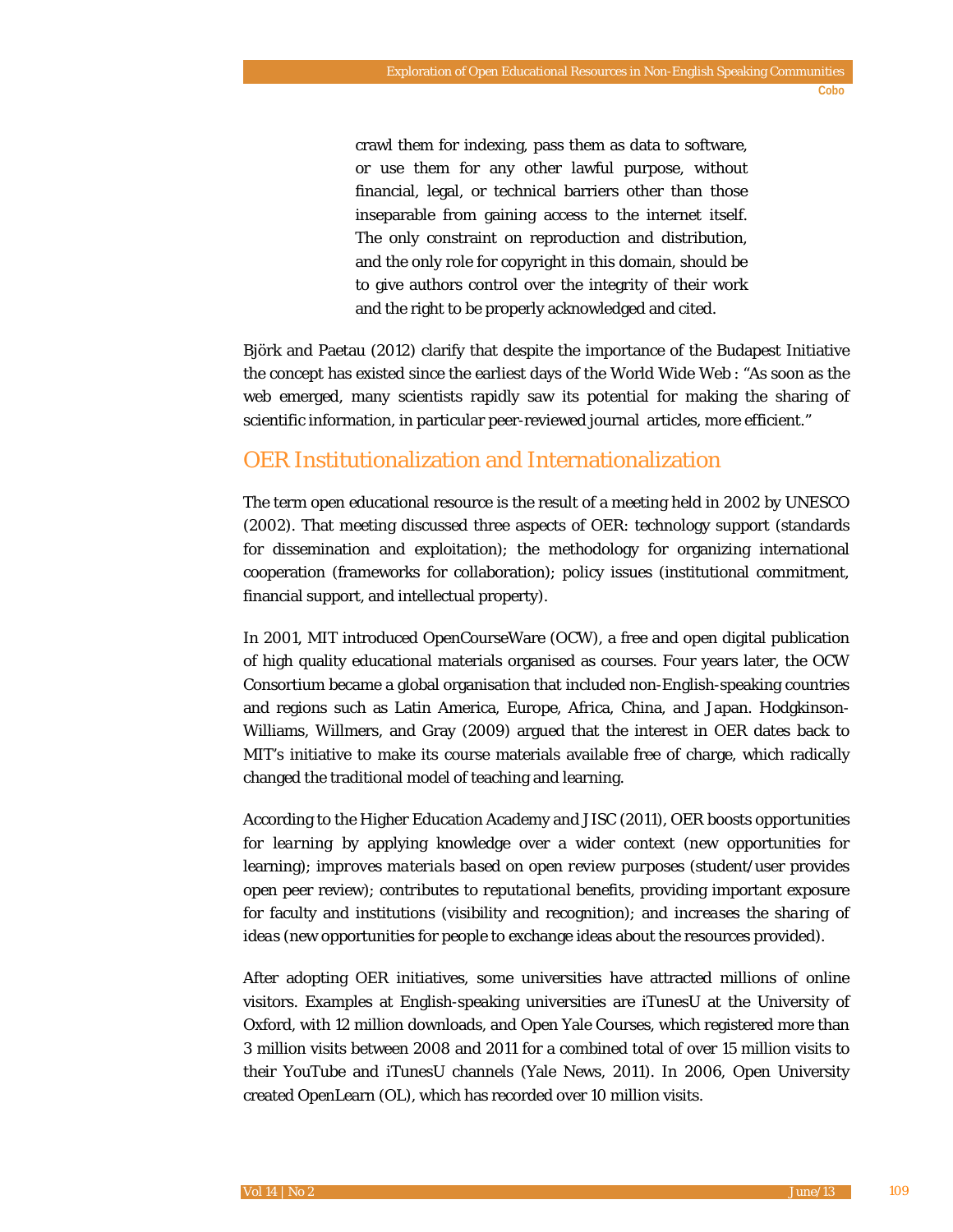Ten years later, D'Antoni (as cited in Inamorato et al., 2012, p. 11) offers an overview about the evolution of the OER movement:

> [it] has grown substantially; there are more and more initiatives in more and more countries. In a sector that is sometimes criticized for its slow pace of change, this is a significant development. Using digital technology to create resources and making them available with an open license by means of the Internet and the Web greatly enables the sharing. Yet, being aware of the considerable number and range of Open Educational Resources worldwide remains key to their use.

In the international scene the OER movement has grown consistently with new initiatives, declarations, and guidelines on OER such as the 2007 Cape Town Open Education Declaration, the 2009 Dakar Declaration on Open Educational Resources (UNESCO at al., 2009), and the 2011 Commonwealth of Learning and UNESCO *Guidelines on Open Educational Resources in Higher Education* (UNESCO & COL, 2011), which promotes open resources, technology, and new learning possibilities. This growing phenomenon raises the following question: To what extent are non-Englishspeaking HE institutions discussing and adopting OER ideas?

# Linguistic Diversity, Dominance, and Constraints

In recent years, UNESCO (2012) has stressed that OER can offer a new dynamic of sharing that will provide potential learning benefits for users, particularly in developing regions (Daniel, et al., 2006; d'Antoni, 2008). Conversely, Hatakka (2009, pp. 1–2) noted that the promised benefits of OER for developing regions are not necessarily realistic because "open content is not being used by educational organizations in developing countries (or rather the usage of the free resources is low)." Contextualisation of resources presents significant obstacles to the effective reuse of OER than was originally anticipated (Kanwar, et al., 2010).

Furthermore, Stacey (2007) highlighted that top-down knowledge cooperation flow and OER provision from developed countries to other regions generated a number of cultural barriers. There are still a large number of learners and educators in developing countries who do not have the skills to effectively use, develop, or repurpose OER. In this regard, contextualisation is considered a *conditio sine qua non* for a more culturally grounded understanding of adoption of OER (Willems & Bossu, 2012). While there are particular OER initiatives in developing countries (see OER Africa, [www.oerafrica.org,](http://www.oerafrica.org/) SciELO, [www.scielo.org,](http://www.scielo.org/) Redalyc, [http://redalyc.uaemex.mx\)](http://redalyc.uaemex.mx/), the immense majority of OER are produced by individuals, organisations, or institutions from developed countries, and this imbalance is problematic (Hatakka, 2009).

Willems and Bossu (2012) critically evaluated the notion of OER because "the rhetoric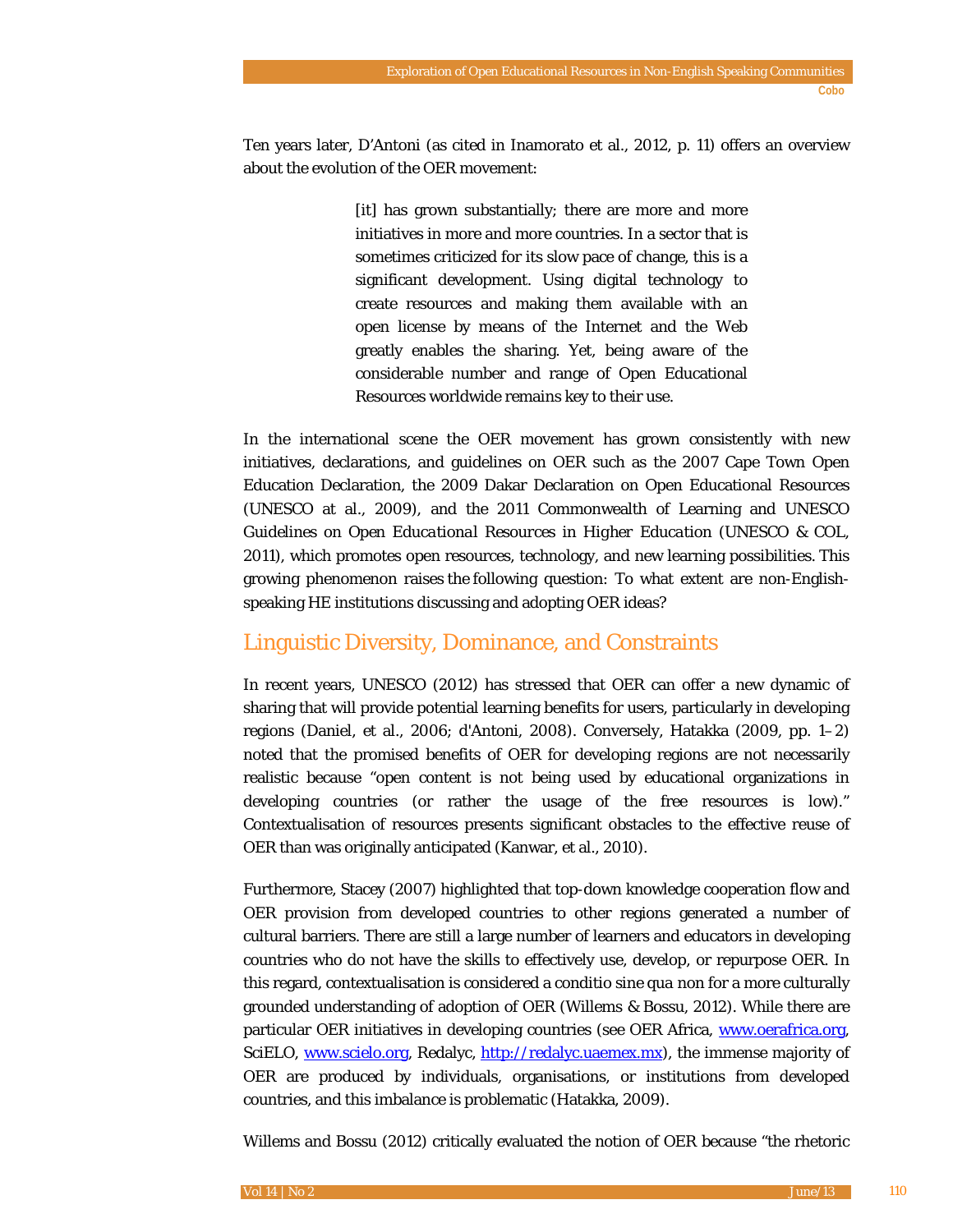around OER is their potential to increase access to education, improve quality, and reduce the cost of education in many developing countries." Nevertheless, these authors claimed that cultural elements such as the language of instruction, contextualisation, and technological infrastructure in remote regions are not sufficiently taken into account. Furthermore, OER cannot be used effectively in many developing countries because of the absence of basic infrastructure, such as internet connectivity, thus potentially widening the inequality gap. Internet penetration is 60% in the EU, 78% in the USA, and 89% in Australia, while internet penetration in Latin America and Africa is only 39.5% and 13.5%, respectively (Internet World Stats, 2011).

Richter and McPherson (2012) added that OER will not lead to radical transformation in developing countries because cultural barriers are much stronger than the access to and influence of online educational content. These authors emphasised the obstacles including the historical effects of colonisation, the language barrier, and the need for basic skills.

The OER debates are focused on top English-speaking universities. By contrast, there is less evidence of OER-HE engagement and long-term sustainability in non-Englishspeaking regions (Lecercle, 2011). Klemke et al. (2010, p. 75) added that the "language differences, cultural barriers, local relevance of materials, access concerns, and the availability of adequate technical resources (infrastructure)" can hinder a broader adoption of OER. The authors asserted that a "cultural hegemony" based on continuous improvements in the quality of English OER implies that language barriers and cultural differences could consign less developed countries to the role of "consumers" of expanding knowledge – rather than contributors to it. As long as educational materials continue to be based on a few (Western European) languages (Ouane, 2003), the use and repurposing of OER remains limited to people who have had the privilege to learn one of those elite (foreign) languages.

The production of OER in English, therefore, creates a barrier to guaranteeing the universal use or understanding of content. Rossini (2010, p. 21) adds,

> the language barrier should be added as an enormous socio-cultural barrier, since the vast majority of OER is in English and based on Western culture, limiting relevance outside Western culture. This further carries the risk of consigning developing countries to be placed in the role of consumers.

These limitations (i.e., teachers blocked by the language barriers) have been recently documented among the Chinese-speaking community (Huang et al., 2012), as well as among Russian (Knyazeva, 2010) and Italian speaking (Banzato, 2012) groups interested in OER. The problem of linguistic diversity is not only relevant for the OER discussion, as Meneghini and Packer (2007, p. 112) explained: "English has become the modern *lingua franca* [… where] any scientist must therefore master English—at least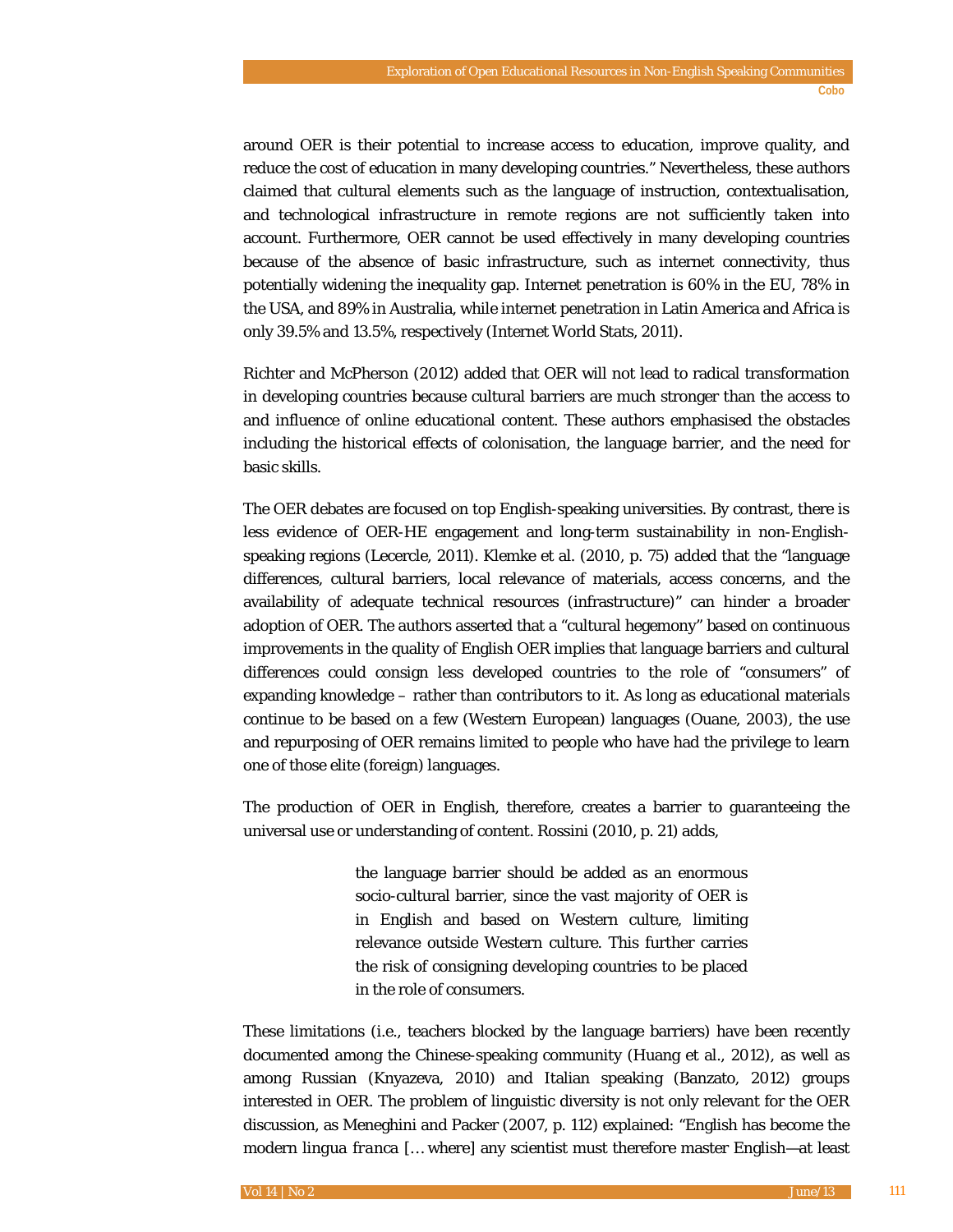to some extent—to obtain international recognition and to access relevant publications." Stankus also noted that "virtually all non-English authors tend to abandon publications in non-English language journals" (Stankus, 1987, p. 82).

In the case of OER, a particular tension exists between the inclusive rhetoric about OER (Daniel, et al., 2006; d'Antoni, 2008) and the reality that most of the academic publications in this field are in English. Willems and Bossu (2012, p. 191) added that "English is considered an international language due to its usage in knowledge dissemination […] However, the majority of learners worldwide come from non-English-speaking backgrounds."

The Organization for Economic Co-operation and Development (OECD) asserts that "no definite statistics are available, but it [OER] has expanded in terms of number of projects, number of people involved, and number of resources available. It is a global development, although most resources are currently produced in developed countries" (Lecercle, 2011). Masterman and Wild (2011, p. 5) suggested that the lack of comprehensive OER statistics and the adoption of OER practices could be compared to an "iceberg." Above the surface is a limited amount of highly visible licensed OER that bear the name of a well-known institution. However, below the surface is a much greater volume of reused, non-OER digital materials that are used by staff and students and that are often invisible beyond a specific course. The invisible OER are mostly excluded from statistics.

## Methodology

This study is a comparative analysis of queries in four major digital platforms to determine the coverage of OER online content. Acknowledging the problem of linguistic diversity, this research provides a comparative analysis that evaluates the evolution of the OER discussion (OER related queries) in English, Spanish, and Portuguese from 2007-2011.

These queries are defined as the words or phrases that a user enters into search engines and directories to find specific results. Eight queries associated with the OER discussion in English, Spanish, and Portuguese were entered into four different online platforms: two academic journal databases (Web of Knowledge and Scopus), one video-sharing Web site (YouTube), and one document-sharing Web site (Scribd). The resources included in the study were the uploaded (or registered) content to these four platforms during the period 2007-2011.

This methodology included the following steps.

*Step 1*. Selection of queries about OER in three different languages (Table 3).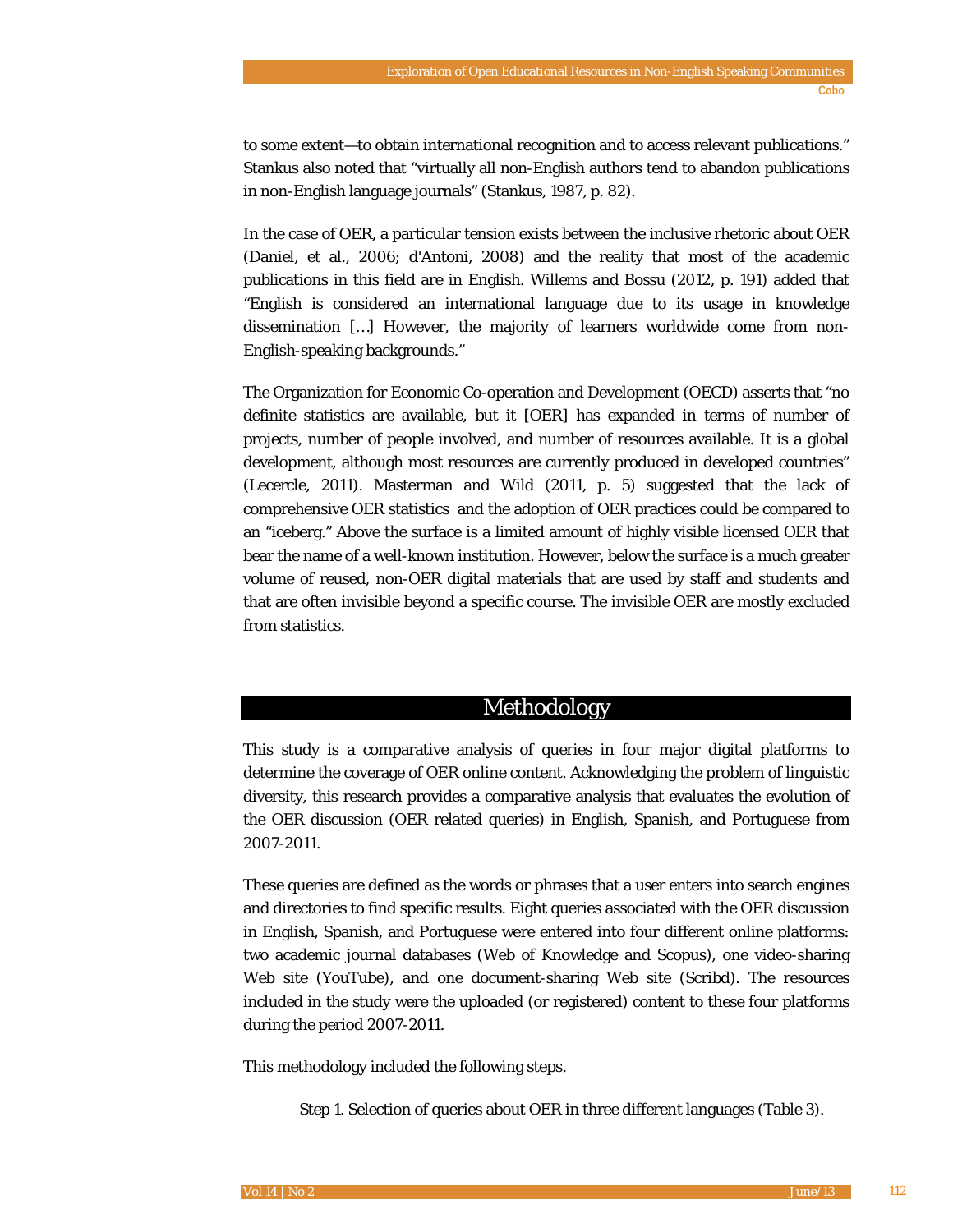*Step 2*. Selection of academic and non-academic online platforms to conduct the comparative analysis.

*Step 3*. Elaboration of search results on each platform (Table 3). The searches were differentiated by query, platform, and year.

*Step 4*. Based on the data retrieved by the search engine of each platform, presentation, comparison, and analysis of the results.

According to the information provided by Internet World Stats (2011), the top languages on the Internet are English, Chinese, Spanish, Japanese, and Portuguese (Table 2). Table 2 illustrates that for every Portuguese speaker, there are two Spanish speakers and approximately seven English speakers on the Internet. The reason for choosing these two Western European Languages (Fishman, 1997), Spanish and Portuguese, instead of other highly ranked languages, such as Chinese or Japanese, is attributable to its use among a large number of developing countries with particular predominance in the Latin American region.

Spanish and Portuguese are spoken beyond their countries of origin (Spain and Portugal, respectively). For example, in the United States, 12.8% of the residents speak Spanish (US Census Bureau, 2012). Additionally, these languages are illustrative of other communities where Spanish and Portuguese are spoken with extensive idiom use. Latin America (approximately 600 million people) and eight African countries (Lewis, 2009) are additional examples of regions with Spanish and Portuguese-speaking populations.

Different authors indicate that academic journal databases such as the Web of Knowledge or Scopus provide a limited or under-represented number of publications in languages other than English (González-Alcaide et al., 2012); Meho & Yang, 2006). Larivière et al. added that Thomson ISI "fail(s) to cover a good part of the literature published outside the United States and the United Kingdom, whether the language used is English or not" (2006, p. 998). Despite the clear language imbalance described, these journal databases were included because they are considered sources of academic excellence in non-English speaking countries (Cartes-Velásquez & Aravena Torres, 2012; García-Cepero, 2008). Finally, for this study it was considered that a search of a journal database could demonstrate the language and development of OER content over time. YouTube and Scribd were also included in the sample to provide diversity: Both resources are non-academic platforms largely used by a multilingual community (YouTube, 2012; Scribd, 2012).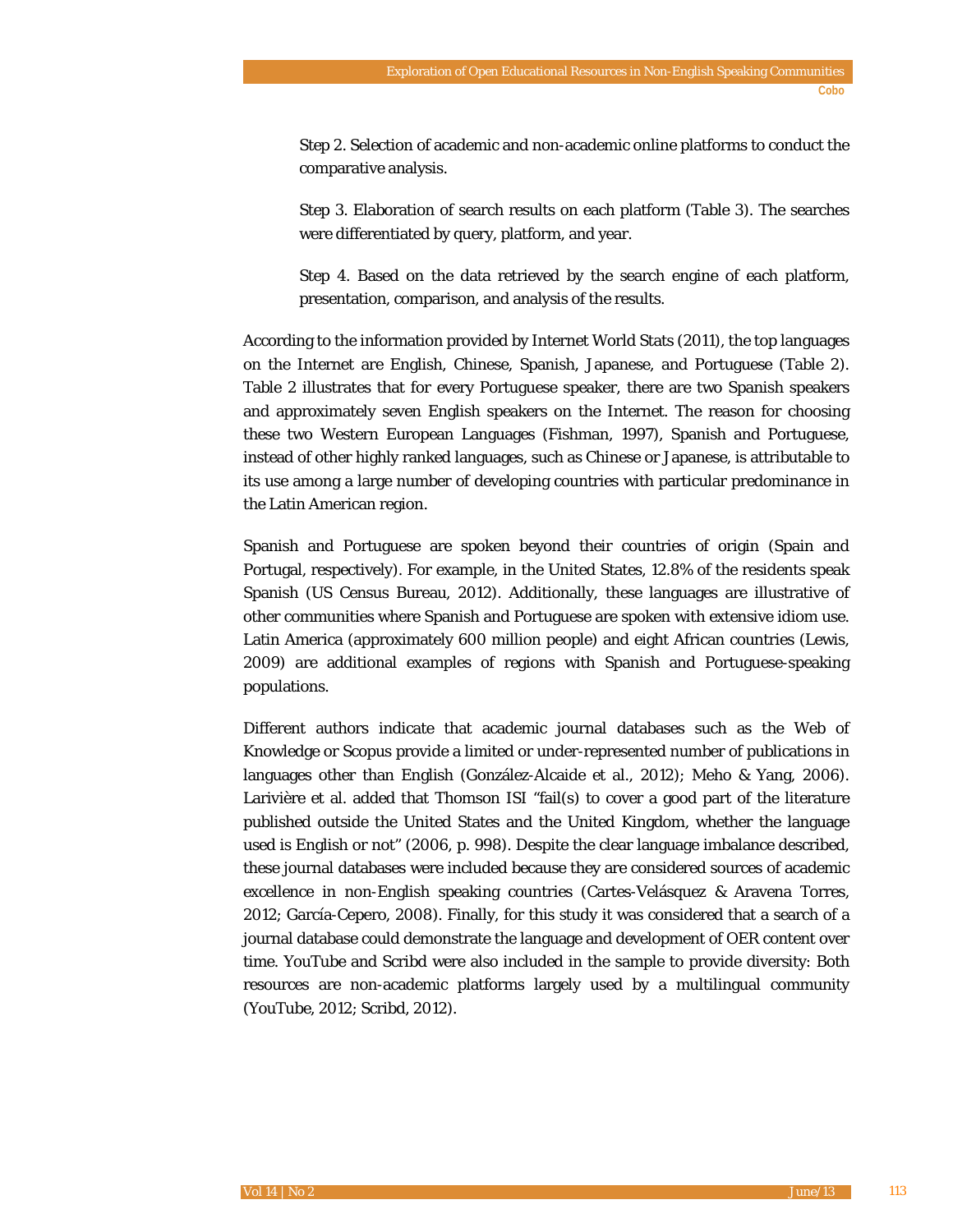#### Table 2

| Top Ten Languages Used on the Web |  |
|-----------------------------------|--|
|-----------------------------------|--|

| Top ten languages on    | Percentage (%) of users on |  |  |  |  |
|-------------------------|----------------------------|--|--|--|--|
| the Internet            | the Internet by language   |  |  |  |  |
| 1º English              | 26.9                       |  |  |  |  |
| 2º Chinese              | 24.3                       |  |  |  |  |
| 3 <sup>o</sup> Spanish  | 7.9                        |  |  |  |  |
| 4º Japanese             | 4.7                        |  |  |  |  |
| 5° Portuguese           | 3.9                        |  |  |  |  |
| 6 <sup>o</sup> German   | 3.6                        |  |  |  |  |
| 7º Arabic               | 3.1                        |  |  |  |  |
| 8 <sup>o</sup> French   | 2.8                        |  |  |  |  |
| 9 <sup>o</sup> Russian  | 2.8                        |  |  |  |  |
| 10° Korean              | 1.9                        |  |  |  |  |
| (Rest of the Languages) | 16.7                       |  |  |  |  |
| <b>World total</b>      | 100                        |  |  |  |  |

Source: Internet World Stats, 2011

# Objectives of this Study

a) Identify whether content about OER are available outside the English-speaking world. This analysis focused on Spanish and Portuguese content.

b) Use keywords for each language (queries, see Table 3) to compare two academic databases (Web of Knowledge and Scopus) and two user-generated content platforms (Scribd and YouTube).

c) Perform a review over the period 2007-2011 to compare the search results in all three languages.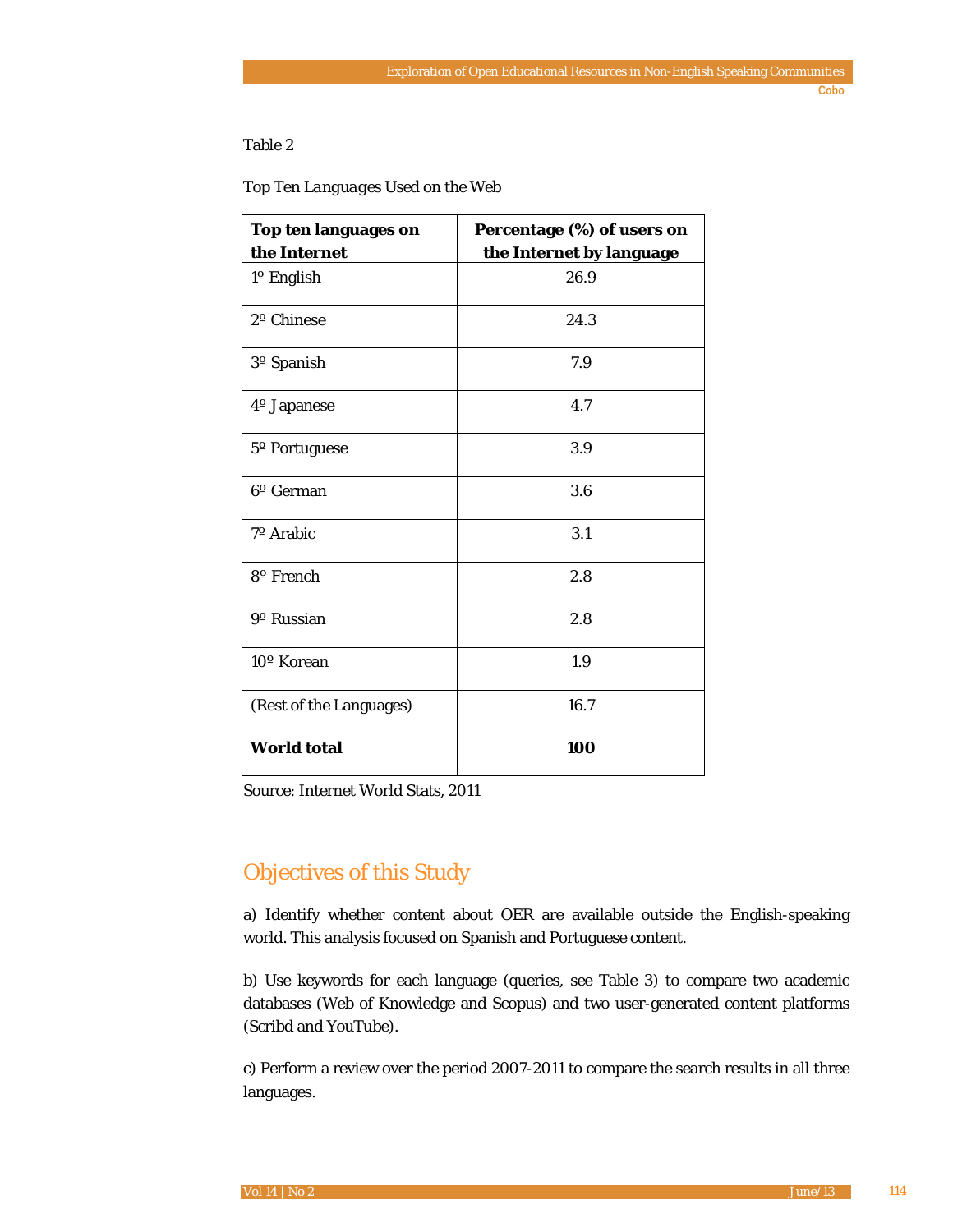# Method of Sample Selection

The following platforms were included in the study.

*a) The Web of Knowledge (*formerly The ISI Web of Knowledge*):* This database is one of the largest academic citation databases available, with over 46 million records and 11,261 high impact journals (Pleabani, 2010). Records in the Web of Science include a language indicator that categorises documents by the language in which they are written. The platform registers over 40 languages (Thomson Reuters, 2009). For instance, the Journal Citation Report (2010), fully integrated in the Web of Knowledge, registered more than 90 journals in Spanish and 54 in Portuguese (Thompson Reuters, 2012). The queries were searched on the topic field.

*b) Scopus*: With 46 million records, this platform is also regarded as one of the largest abstract and citation academic databases for peer-reviewed literature (Delasalle, 2012). This database comprises 18,500 peer-reviewed journals. Scopus includes non-English content as long as there are English Language abstracts (Quacquarelli Symonds, 2012). Approximately 21% of titles in SciVerse Scopus are published in languages other than English (SciVerse Scopus, 2011). Searches were made in the article title, abstract, and keywords fields.

*c) YouTube:* More than 60 hours of video have been uploaded to this video-sharing Web site for each minute in the last 8 years (YouTube, 2012). The site is a free access repository of videos. The results were obtained using a Google specific search, with the query "site: youtube.com," using the following filters: Custom range per year of elaboration (i.e., from  $1/1/2007$  to  $31/12/2007$ ), sorted by date and all results (nonspecific type of document). The automatic omission "of very similar entries to the displayed" results was also activated during the search process. Searches were extended beyond a document's title and included text descriptions (excluding video captions). The filters helped narrow the search results provided by this site. YouTube "has been adopted as the facto video sharing site" addressing a broad audience; meanwhile, video platforms such as Vimeo are more popular among communities like filmmakers and creative industries (JISC Digital Media, 2013).

*d) Scribd*: Writers can upload their documents and share them publicly on this social publishing site. It is a free access repository of documents and similar materials. This platform registers content in 84 languages, and documents are available in English, Spanish, and Portuguese, among others (Scribd, 2012). The results were obtained using a Google specific search, with the query "site: scribd.com," using the following filters: Custom range per year of elaboration (i.e., from  $1/1/2007$  to  $31/12/2007$ ), sorted by date and all results (non-specific type of document). The automatic omission "of very similar entries to the displayed" results was also activated during the search process. Searches were extended beyond a document's title to include the body. The filters helped narrow the search results provided by this site.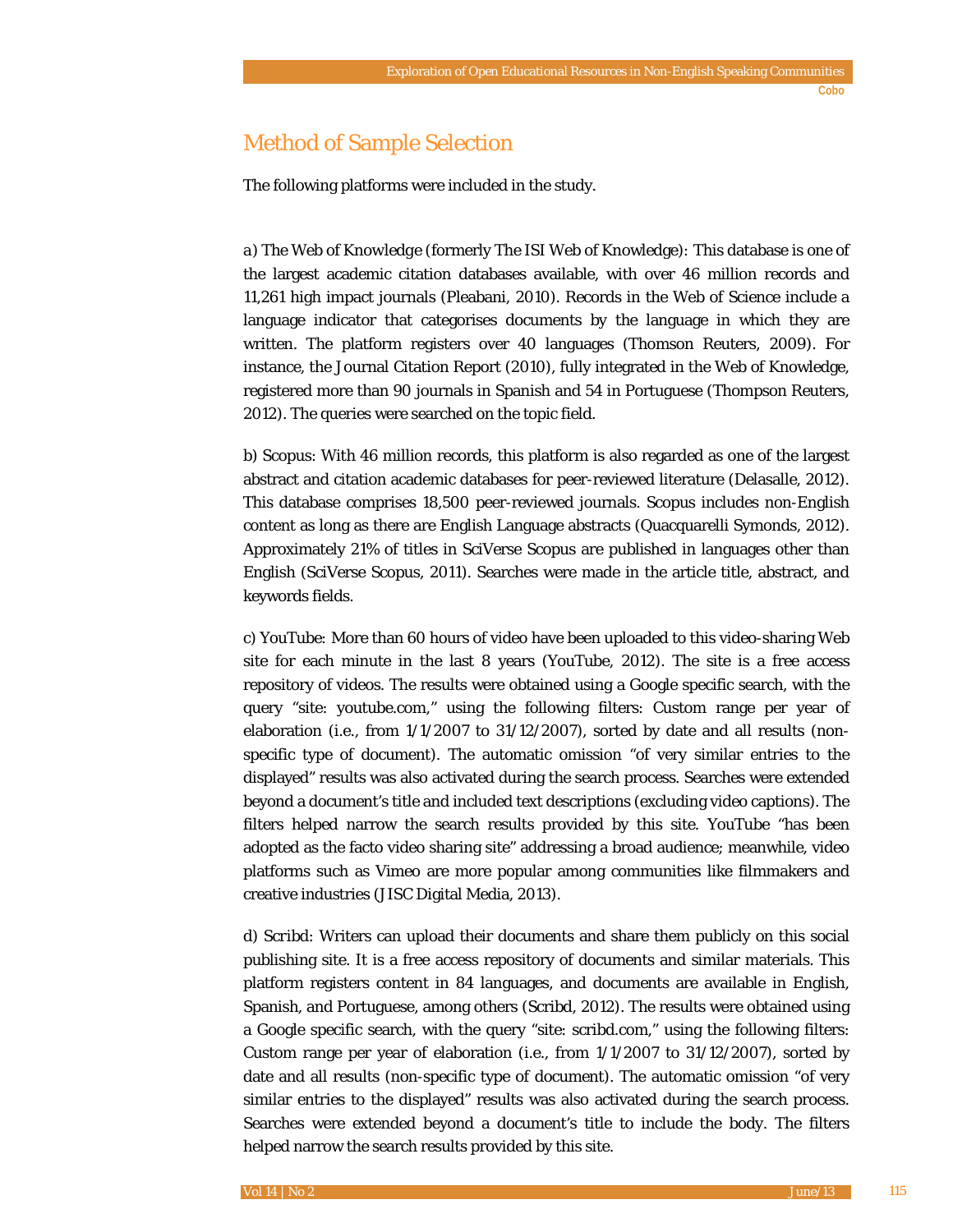#### Table 3

| <b>English</b>             | <b>Spanish</b>                | <b>Portuguese</b>                    |
|----------------------------|-------------------------------|--------------------------------------|
| Open educational resources | Recursos educativos abiertos  | Recursos educativos<br>abertos       |
| Open access                | Acceso abierto                | Acesso aberto                        |
| Open science               | Ciencia abierta               | Ciência aberta                       |
| Free educational resources | Recursos educativos libres    | <b>Recursos educativos</b><br>livres |
| Open resources             | <b>Recursos abiertos</b>      | <b>Recursos abertos</b>              |
| Open course                | Curso abierto                 | Curso aberto                         |
| Open educational practices | Prácticas educativas abiertas | Práticas Educativas<br>abertas       |
| Open scholarship           | Academia abierta              | Academia aberta                      |

#### *English, Spanish, and Portuguese OER Queries*

The table includes eight queries associated with OER in the three languages studied. These keywords were used as queries (using quotes in all cases) in this study. This multilingual sample of queries was retrieved from abstract and keywords results associated with OER searches made on Web of Knowledge and Scopus.

However, in this study, the elements that allowed the comparison of digital resources (videos, documents, and academic publications) available on different platforms (Web of Knowledge, Scopus, YouTube, and Scribd) addressed the following common parameters: digital resources retrieved under the same set of queries (Table 3), published (online) during the same period of time (2007-2011), and offered in at least one of the three languages studied.

Two different types of platforms (academic and user-generated) were included because they made explicit references (in the title, description, abstract, keyword, or body of the text) to one or more of the eight queries associated with OER (Table 3).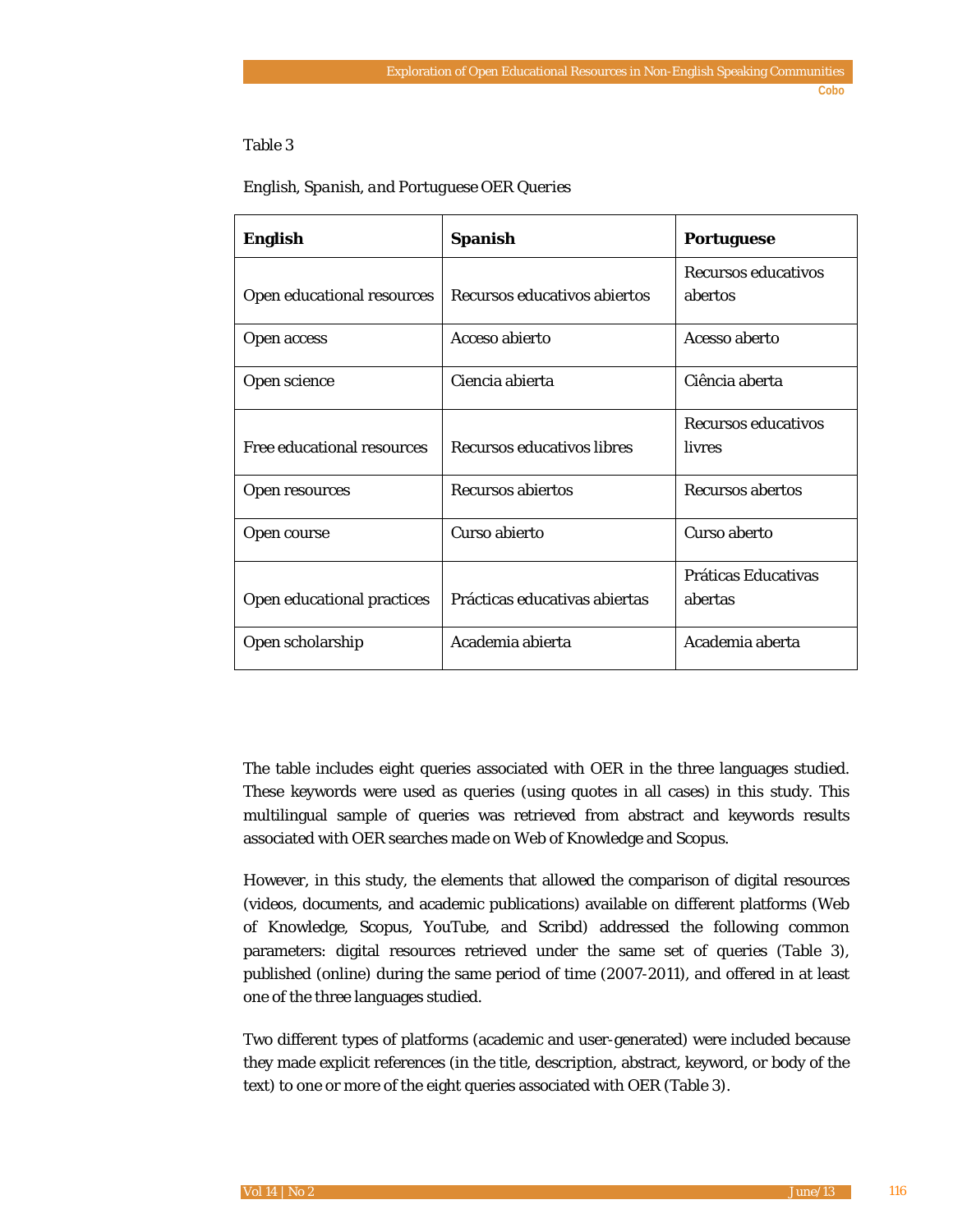## Results

The information was retrieved in September 2012 and the database for the search results can be accessed at the following URL:

[https://docs.google.com/spreadsheet/ccc?key=0AmBXUpZP05UodHpqN1RqY2M4YjZ](https://docs.google.com/spreadsheet/ccc?key=0AmBXUpZP05UodHpqN1RqY2M4YjZnYlZ0VndHR09ud0E) [nYlZ0VndHR09ud0E](https://docs.google.com/spreadsheet/ccc?key=0AmBXUpZP05UodHpqN1RqY2M4YjZnYlZ0VndHR09ud0E)



| Web of Knowledge                    | 2007             | 2008 | 2009 | 2010 | 2011 |
|-------------------------------------|------------------|------|------|------|------|
|                                     |                  |      |      |      |      |
| Search results in Spanish           | $\boldsymbol{2}$ |      |      | 2    |      |
| Search results in English           | 778              | 798  | 836  | 789  | 746  |
| <b>Search results in Portuguese</b> | 0                | 0    | 0    | 0    |      |

*Figure 1*. Web of Knowledge: Over time comparison per language*.*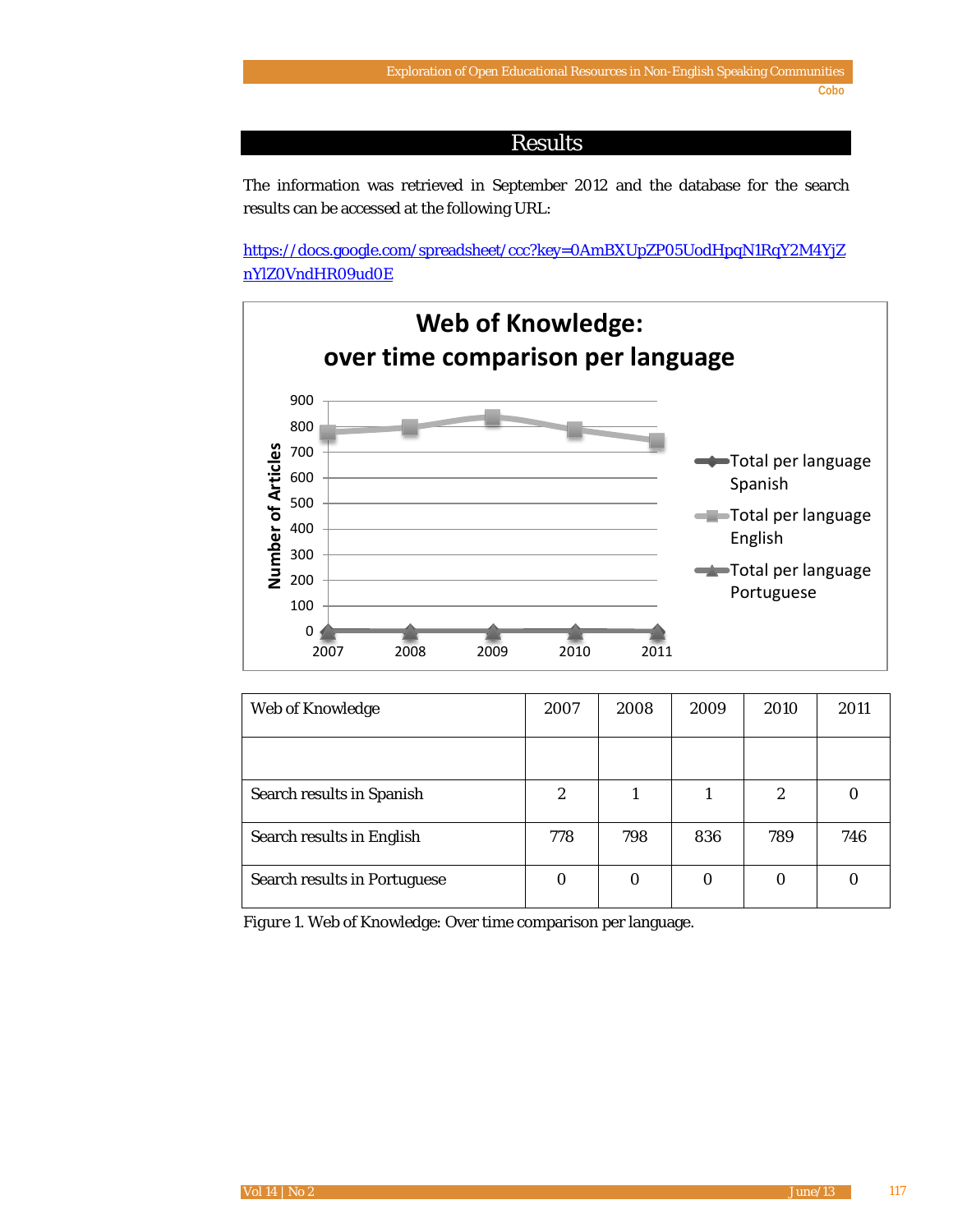**Cobo**



| <b>Scopus</b>                       | 2007 | 2008 | 2009 | 2010 | 2011 |
|-------------------------------------|------|------|------|------|------|
|                                     |      |      |      |      |      |
| Search results in Spanish           | 3    | 8    | 5    | 8    | 5    |
| Search results in English           | 550  | 606  | 726  | 888  | 1308 |
| <b>Search results in Portuguese</b> |      | 0    |      | 0    |      |

*Figure 2*. Scopus: Over time comparison per language*.*

Figures 1 and 2 (academic journal databases) show remarkable difference between the English search results and the equivalent in Spanish and Portuguese. In the case of the Web of Knowledge, the difference between English and Spanish and Portuguese did not change much over time. This information is relevant because it illustrates a consistent interest in this field among the English speaking community. The language imbalance between English and non-English journals (previously described in the Methodology section) is reflected in Figures 1 and 2. The virtual lack of results in Spanish and Portuguese do not provide any conclusive information (apart from the still low presence of these languages).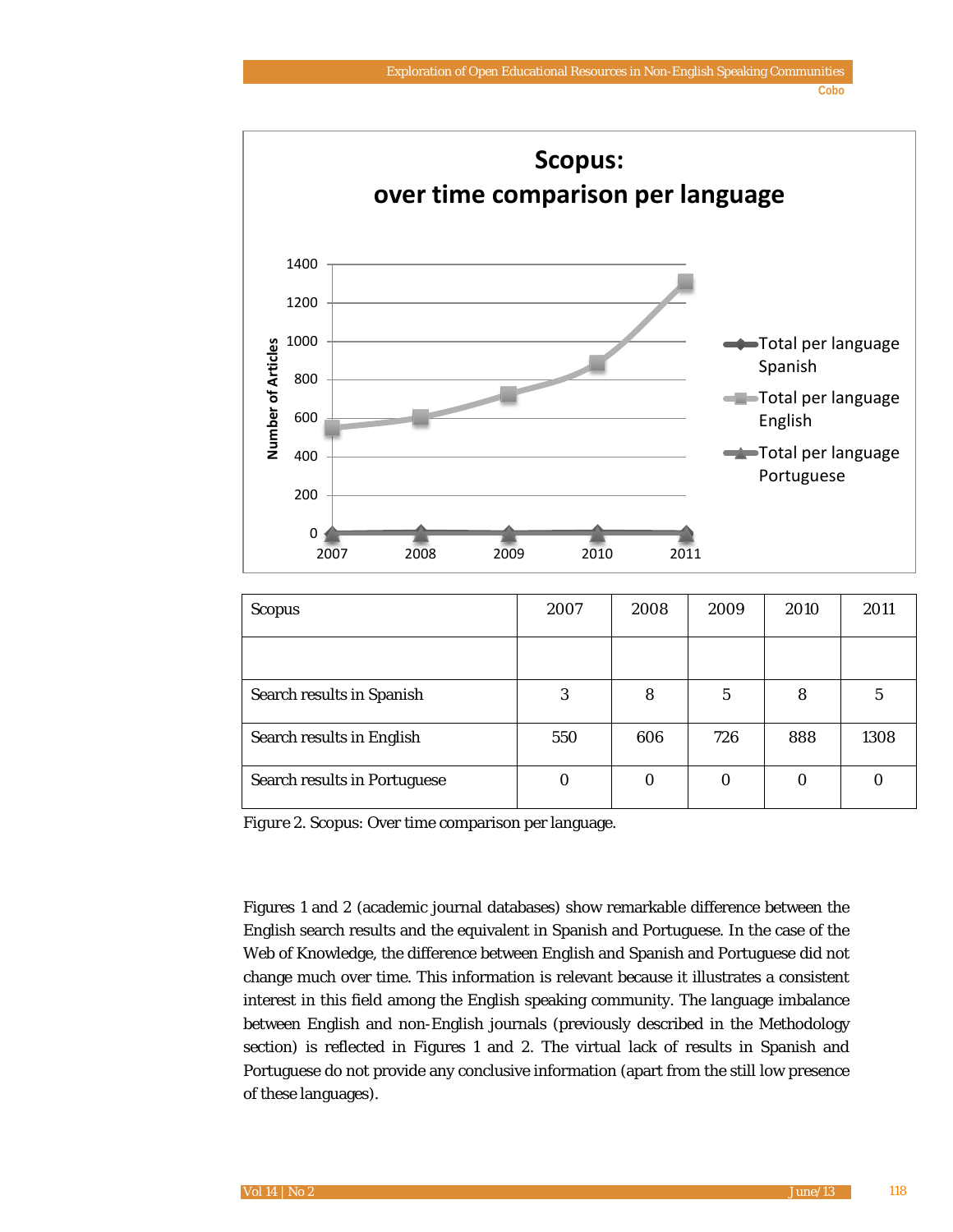**Cobo**



| <b>Scribd</b>                       | 2007 | 2008 | 2009 | 2010 | 2011 |
|-------------------------------------|------|------|------|------|------|
|                                     |      |      |      |      |      |
| Search results in Spanish           | 12   | 128  | 206  | 408  | 1026 |
| Search results in English           | 153  | 645  | 1279 | 2629 | 4876 |
| <b>Search results in Portuguese</b> |      | 33   | 43   | 76   | 226  |

*Figure 3*. Scribd: Over time comparison per language*.*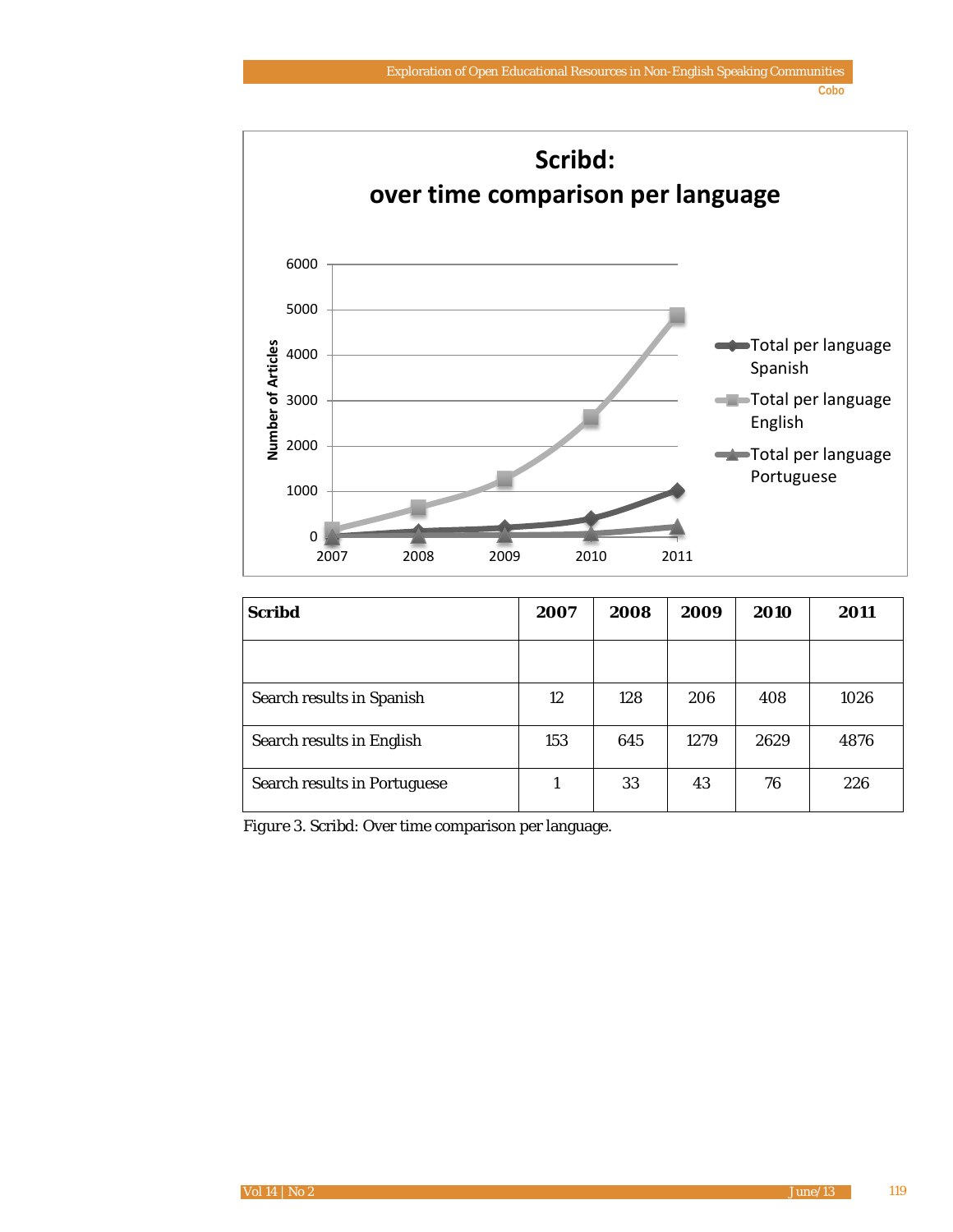**Cobo**



| YouTube                             | 2007 | 2008 | 2009 | 2010 | 2011 |
|-------------------------------------|------|------|------|------|------|
|                                     |      |      |      |      |      |
| Search results in Spanish           | 18   | 66   | 143  | 264  | 524  |
| Search results in English           | 611  | 1366 | 1951 | 2530 | 5302 |
| <b>Search results in Portuguese</b> | 15   | 37   | 46   | 65   | 127  |

*Figure 4*. YouTube: Over time comparison per language*.*

The data gathered from non-academic platforms (Scribd and YouTube) indicates that search results in English were continuously growing during the period studied. Concurrently, the search results indicate that Spanish, followed by Portuguese, grew, but at slower rates.

Nevertheless, in the period studied, the Spanish results grew more on Scribd and YouTube (85.5 and 29.1 respectively) than English (31.8 and 8.6). Similarly, in both platforms, the growth of Portuguese results was higher (226 and 8.4) or was very similar to the English growth (31.8 and 8.6) on Scribd and YouTube.

Contrary to what was observed in Figures 1 and 2, Figures 3 and 4 highlight that all languages (in different scales) registered an increasing interest in OER. Although these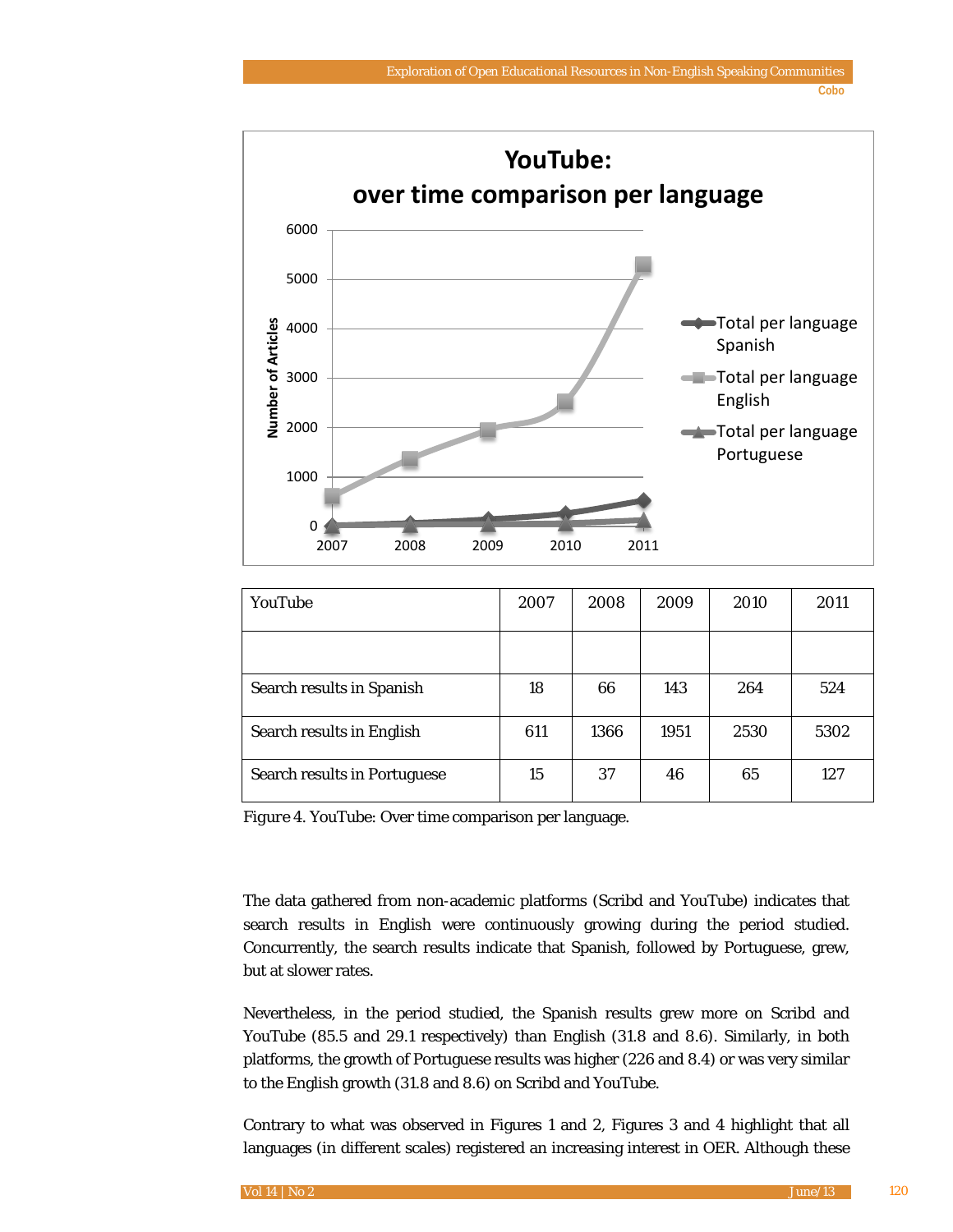results are not conclusive, they suggest that non-academic platforms are becoming an increasingly relevant space of discussions about OER.

It is important to note that the general trend of search results show a growing language gap between the number of queries about OER retrieved in English and its equivalent in Spanish and Portuguese.

In most of the platforms included in this study, more content about OER was registered in 2011 than in 2007. Furthermore, in Scopus, Scribd, and YouTube, the amount of English content about OER was greater than in Spanish or Portuguese. Clear evidence of this growth can be found in the increase of English search results about OER retrieved from academic publications in Scopus, which increased over 2.3 times within the period 2007-2011.

Noteworthy differences were found in the non-academic platforms (Scribd and YouTube), where Spanish and Portuguese search results increased during the period studied (2007-2011). For both Scribd and YouTube, the language gap between English content about OER and the other two languages (Spanish and Portuguese) was smaller in 2011. For instance, for Scribd, the growth of the Spanish search results was 2.7 times higher than its English equivalent. In addition, during the same period, the Portuguese growth rate was 7.2 times higher than the English growth rate. On YouTube, the Spanish search results registered a growth rate that was 3.4 times higher than its English equivalent, while the growth rate of the Portuguese search results was only slightly lower (less than 1%) than the growth rate of the English search results.

For 2007, 166 search results were retrieved from Scribd for all three languages. In 2011, that number increased to 6,128. Similarly, the total volume of search results retrieved from YouTube for all three languages increased from 644 in 2007 to 5,953 in 2011. The total volume of search results in non-academic platforms (Scribd and YouTube) was considerably higher than the equivalent in the academic journal databases.

The results obtained in Scopus registered a constant growth of English search results during the period studied. By contrast, there was a limited or underrepresented number of academic publications available in Spanish or Portuguese on the Web of Knowledge and Scopus; thus, English was the only language that registered significant changes in the period studied.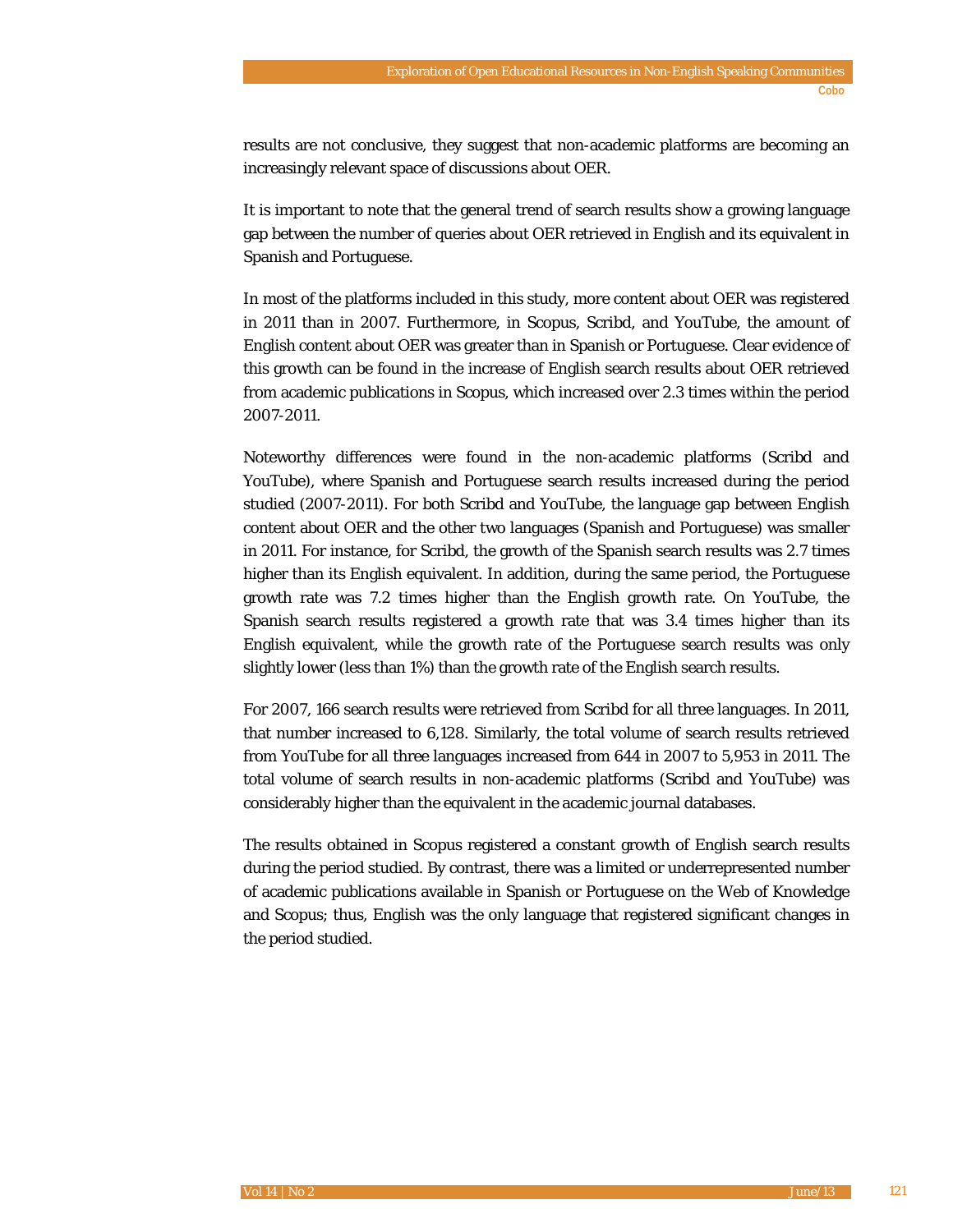#### Discussion

The main aspect to be highlighted here is the results which provide useful information to analyse OER from the language diversity perspective.

The growing rates of usage for the three languages studied represent an increasing interest in content about OER. The predominance of English in academic journal databases is unmistakable, while the volume of Spanish and Portuguese journals in these databases remains limited. By contrast, in non-academic platforms, Spanish and Portuguese content referring to OER is increasing at a rate that is faster than or similar to English. The results of this study show an increasing existence of resources about open education beyond academic journals. This trend was identified in all three languages studied.

The imbalance between languages can by no means be considered exclusive of OER; nevertheless, this situation is more evident in academic databases rather than in usergenerated content platforms.

From the language perspective, the OER discussion has many challenges. A more evenly distributed language-based OER model seems to be a pending issue. A more languagediverse OER discussion will require a more comprehensive analysis of this topic in both the academic and non-academic domains. If these aspects are taken into account, it is likely that non-English speaking communities will receive a higher level of visibility.

The existing OER in English-speaking communities are not sufficient for global adoption and effective use of these resources. UNESCO (Daniel, et al., 2006; d Antoni, 2008) considers the lack of OER adoption in non-English speaking countries as an opportunity. However, the lack of trained users (learners and educators) from non-English speaking countries with the required skills to effectively create and repurpose OER and the absence of technology infrastructures result in a deeper divide between those who can exploit the benefits of OER and those who cannot. As described above, the adoption of OER must operate within contextual factors that vary by organisation, culture, legal, or academic factors. If these factors are not taken into account they can become barriers that challenge the expansion of OER (Hattaka, 2009; Stacey, 2007; Klemke et al., 2010, 75; Lecercle, 2011).

#### **Conclusions**

A growing interest in sharing open educational resources has been supported by a number of HE institutions, which, in turn, has promoted the principles of openness and free access as drivers of knowledge exchange. The OER initiatives described in this paper suggest the need for a new understanding of access to content capable of addressing the cultural and linguistic barriers that exist beyond opening the access to resources. This study discusses to what extent the interest in OER is adopted by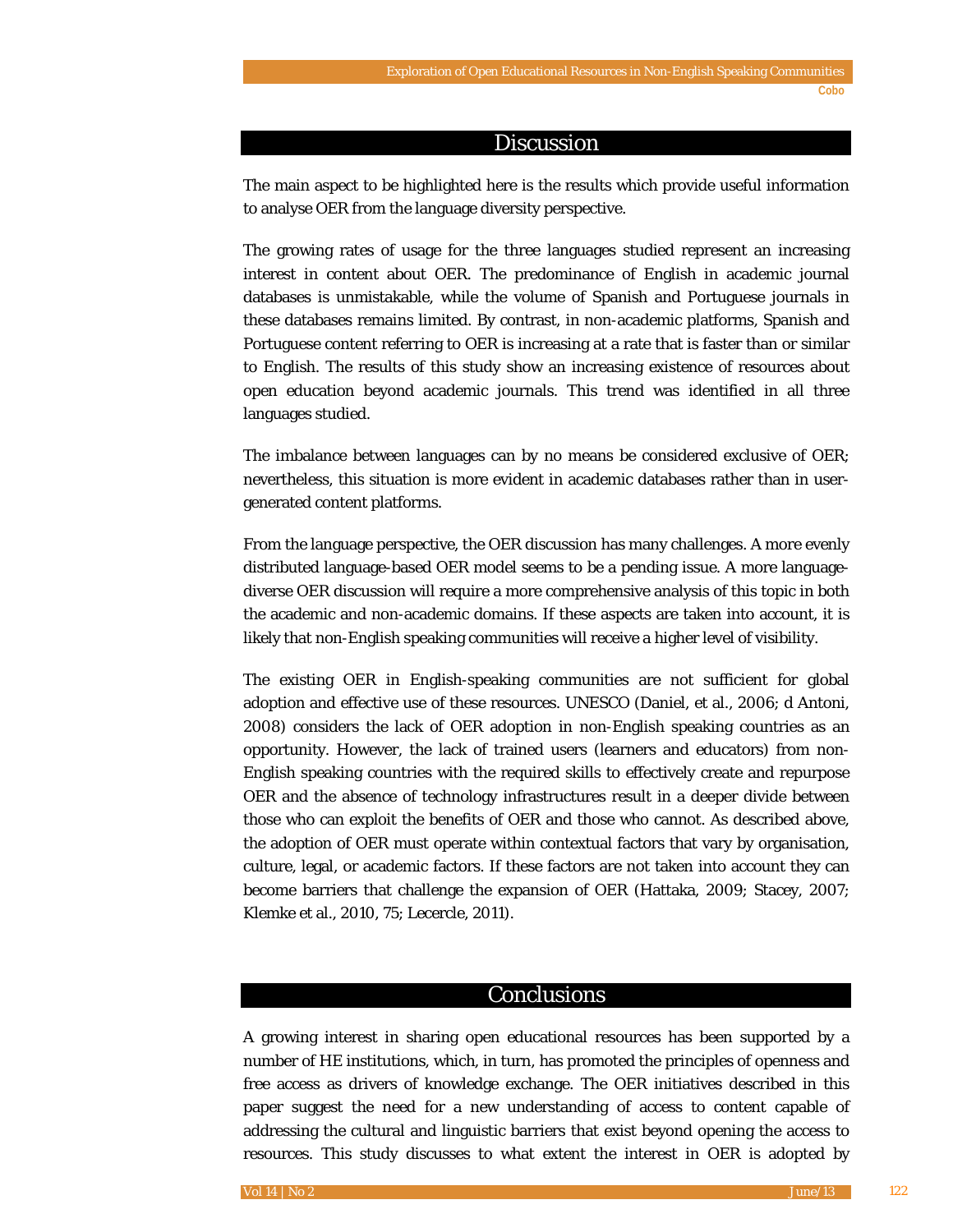different language-based communities, analysing different types of platforms over time. Consistent and increasing evidence was retrieved from non-academic databases (Scribd and YouTube), which indicated that, in most cases, English, Spanish, and Portuguese OER online content was increasing over time. This study can also be utilised to analyse the increasing relevance of technology to facilitate exchange and visibility of knowledge generated in academic and non-academic contexts.

#### Limitations and Recommendation for Future Studies

The growing volume of digital content about OER in the user-generated content platforms challenges the retrieval and analysis of these resources in statistical studies. The increasing volume of content making reference to OER published in non-academic platforms (not necessarily peer-reviewed in many cases) suggests the importance of identifying and differentiating high-quality OER from the rest. Based on that, the content selection of high-quality resources could become a time consuming process. There are numerous opportunities for further research in this field. Supplementary research is required to analyse how the trends described in this study will evolve in the future. This study only included two non-English languages; future analysis of OER among Chinese, Arabic, or Russian speaking communities could significantly enhance the existing knowledge in this domain. Future studies must incorporate additional languages to determine if, and to what extent, the predominance of English in OER persists.

#### Acknowledgments

This study was supported through the Knetworks project (Knowledge Dissemination Network for the Atlantic Area) and in collaboration with the OportUnidad Project (ALFA III).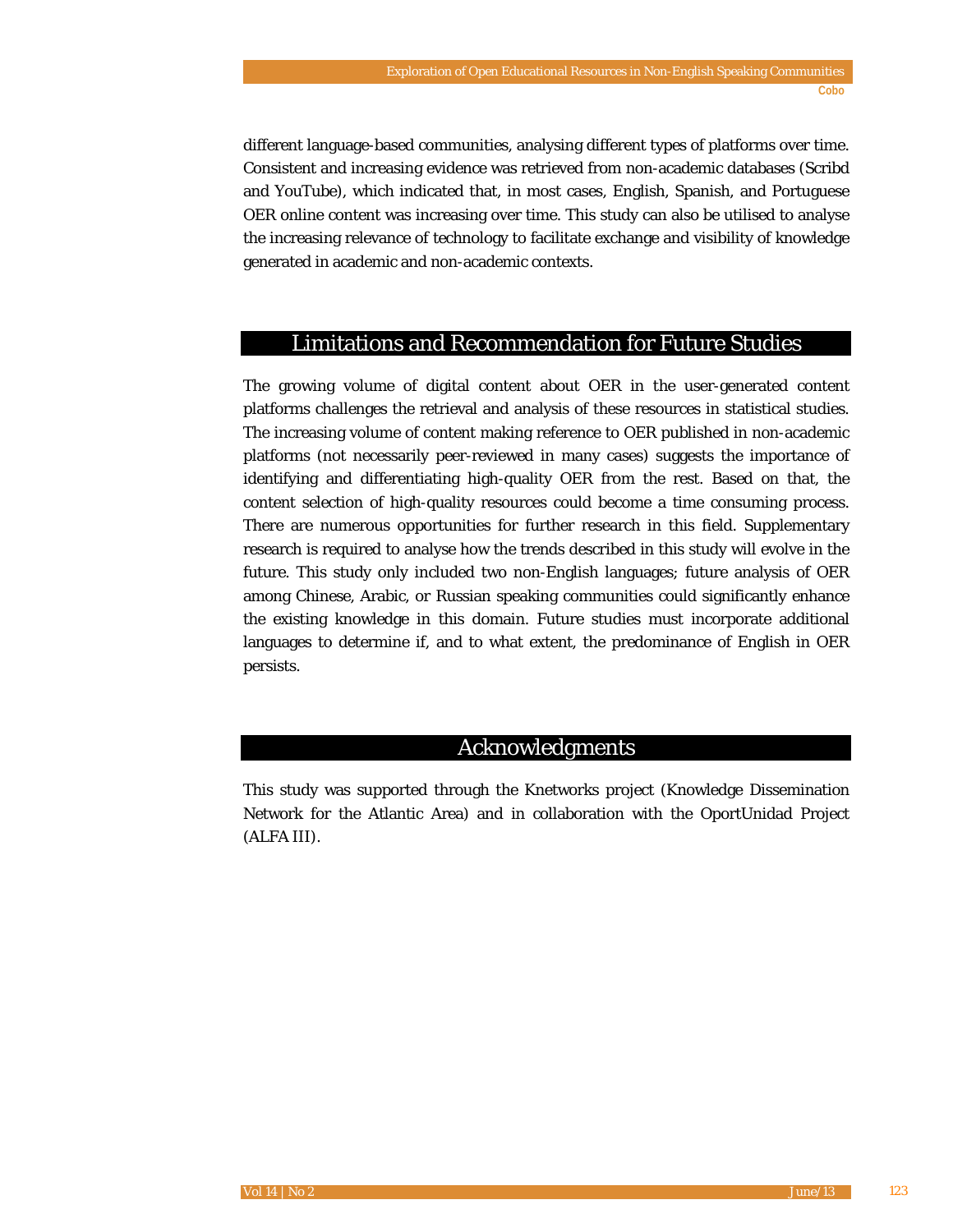#### References

- Atkins, D. E., Brown, J. S., & Hammond, A. L. (2007). *A review of the open educational resources (OER) movement: Achievements, challenges, and new opportunities*. San Francisco: The William and Flora Hewlett Foundation.
- Banzato, M. (2012). Barriers to teacher educators seeking, creating and sharing open educational resources: An empirical study of the use of OER in education in Italy. *2012 15th International Conference on Interactive Collaborative Learning* (ICL) (pp. 1–6). doi:10.1109/ICL.2012.6402105
- Björk, B.-C., & Paetau, P. (2012). Open access to the scientific journal literature–status and challenges for the information systems community. *Bulletin of the American Society for Information Science and Technology, 38*(5), 39–44.
- Budapest Open Access Initiative. (2002). Budapest Open Access Initiative. Retrieved from <http://www.opensocietyfoundations.org/openaccess>
- Cape Town Open Education Declaration. (2007). Unlocking the promise of open educational resources. Retrieved from <http://www.capetowndeclaration.org/read-the-declaration>
- Cartes-Velásquez, R., & Aravena Torres, P. (2012). Perfil bibliométrico de la odontología chilena, 2001-2010. *Revista clínica de periodoncia, implantología y rehabilitación oral*, *5*(1), 5–8.
- Daniel, J., Kanwar, A., & Uvalić-Trumbić, S. (2006). A tectonic shift in global higher education. *Change: The Magazine of Higher Learning, 38*(4), 16–23. doi:10.3200/CHNG.38.4.16-23.
- D'Antoni, S. (2008). Recursos educativos abiertos y contenidos para la educación superior abiertos. *Revista de Universidad y Sociedad del Conocimiento, RUSC, 4*(1), 1-9.
- Delasalle, J. (2012). *Guest post: Hocus Scopus*. The University of Warwick. Retrieved from [http://blogs.warwick.ac.uk/libresearch/daily/200412.](http://blogs.warwick.ac.uk/libresearch/daily/200412)
- Fishman, J. A. (1997). *In praise of the beloved language: A comparative view of positive ethnolinguistic consciousness*. Berlin: Walter de Gruyter.
- García-Cepero, M. C. (2008). Panorama de las publicaciones seriadas y producción académica en el área de Educación, Iberoamérica. *Revista Internacional de Investigación en Educación, 1*(1), 13–30.
- González-Alcaide, G., Castelló-Cogollos, L., Castellano-Gómez, M., Agullo-Calatayud, V., Aleixandre-Benavent, R., Álvarez, F., &Valderrama-Zurián, J. (2012). Scientific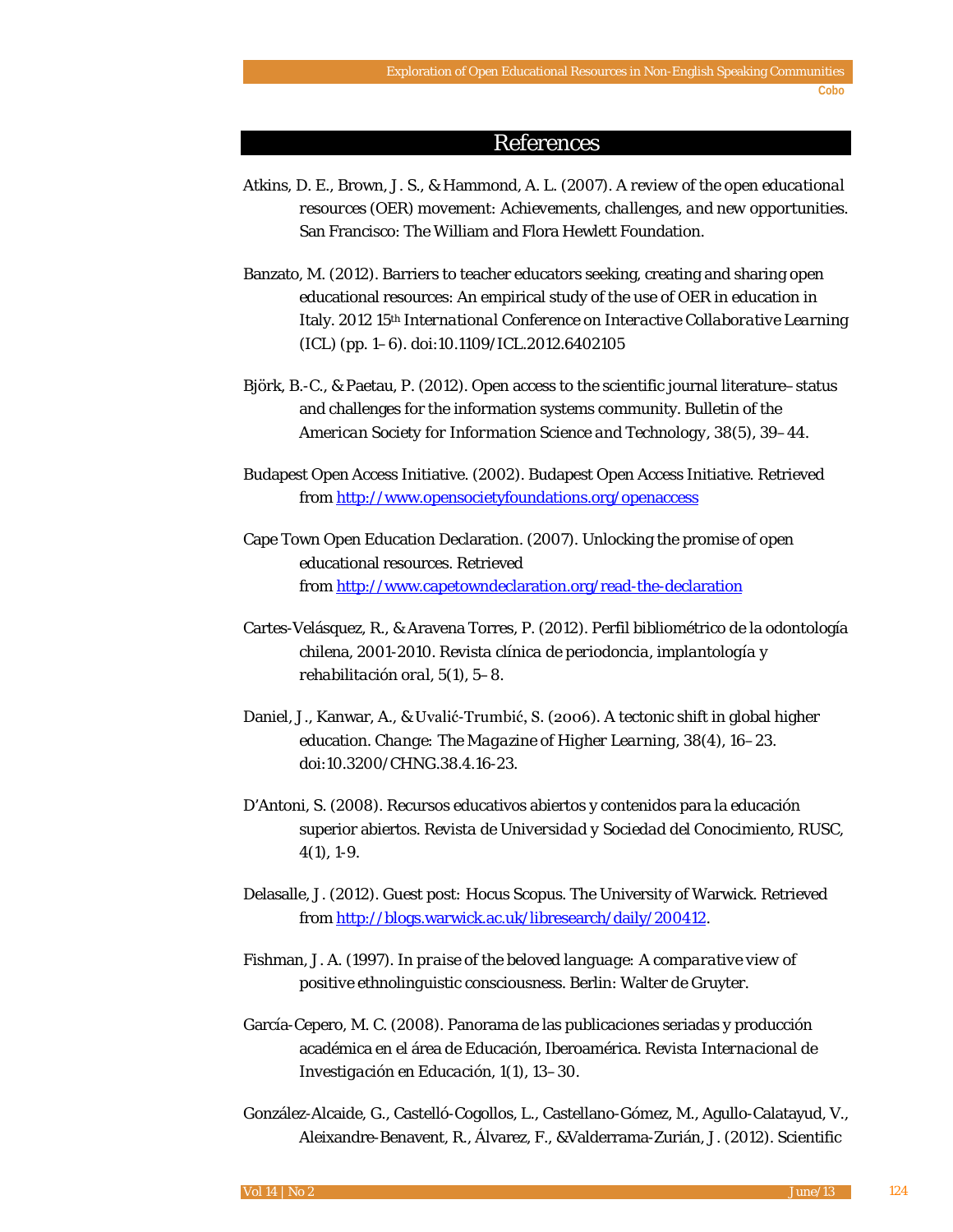publications and research groups on alcohol consumption and related problems worldwide: Authorship analysis of papers indexed in PubMed and Scopus Databases (2005 to 2009). *Alcoholism: Clinical and Experimental Research*, n/a–n/a. doi:10.1111/j.1530-0277.2012.01934.x.

- Hatakka, M. (2009). Build it and they will come? Inhibiting factors for reuse of open content in developing countries. *The Electronic Journal of Information Systems in Developing Countries,* 37(0) (April 19). Retrieved from [http://www.ejisdc.org/ojs2.../index.php/ejisdc/article/view/545.](http://www.ejisdc.org/ojs2.../index.php/ejisdc/article/view/545)
- Häyrinen-Alestalo, M., & Peltola. U. (2006). The problem of a market-oriented university. *Higher Education, 52*(2), 251–281.
- Hodgkinson-Williams, C., Willmers, M., & Gray, E. (2009). *International environmental scan of the use of ICTs for teaching and learning in higher education*. Centre of Educational Technology, University of Cape Town. Retrieved from [http://www.cet.uct.ac.za/files/file/OS%20PositionPaper3%20\\_%20%20F](http://www.cet.uct.ac.za/files/file/OS%20PositionPaper3%20_%20%20Final%20typeset.pdf) [inal%20typeset.pdf](http://www.cet.uct.ac.za/files/file/OS%20PositionPaper3%20_%20%20Final%20typeset.pdf)
- Huang, W.-H. D., Lin, M.-F. G., & Shen, W. (2012). Understanding Chinese-speaking open courseware users: a case study on user engagement in an open courseware portal in Taiwan. *Open Learning: The Journal of Open, Distance and e-Learning*, *27*(2), 169–182. doi:10.1080/02680513.2012.678614
- Hurmelinna, P., Kyläheiko, K., & Jauhiainen.T. (2007). The Janus face of the appropriability regime in the protection of innovations: Theoretical re-appraisal and empirical analysis. *Technovation, 27*(3) (March), 133–144. doi:10.1016/j.technovation.2005.09.011.
- Inamorato, A., Cobo, C., & Costa, C. (2012). *Compendium open educational resources: Cases from Latin America and Europe in higher education*. Niterói: CEADUFF. Retrieved from <http://ssrn.com/abstract=2193109>
- Internet World Stats. (2011). Internet users by language. Retrieved from http://www.internetworldstats.com/stats7.htm.
- JISC Digital Media. (2013). YouTube and Vimeo for education. Retrieved from<http://www.jiscdigitalmedia.ac.uk/guide/youtube-vimeo-education>
- Kanwar, A., Kodhandaraman. B, & Umar, A. (2010). Toward sustainable open education resources: A perspective from the global South. *American Journal of Distance Education, 24*(2), 65–80. doi:10.1080/08923641003696588.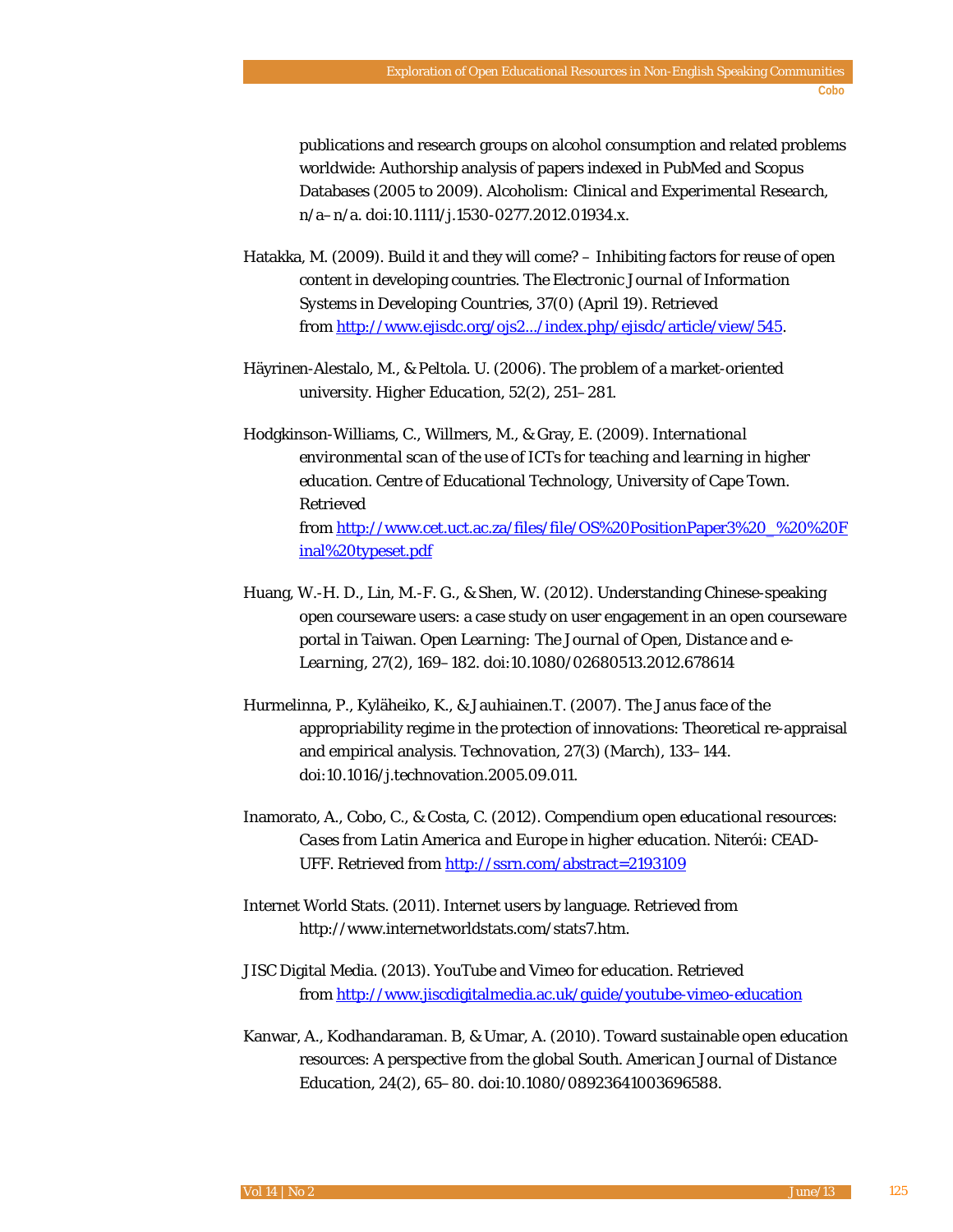- Klemke, R., Kalz, M., Specht, M., & Ternier , S. (2010). Open educational resources: Conversations in cyberspace. *British Journal of Educational Technology, 41*(6), 968–970.
- Knyazeva, S. (2010). Open educational resources in CIS: Preliminary study of the stateof-the-art and prospects for development. *BSU.* Retrieved from<http://elib.bsu.by/handle/123456789/13100>
- Larivière, V., Archambault, E. Gingras,Y., & Vignola-Gagné, E. (2006). The place of serials in referencing practices: Comparing natural sciences and engineering with social sciences and humanities. *Journal of the American Society for Information Science and Technology, 57*(8), 997–1004. doi:10.1002/asi.20349.
- Lecercle, D. (Ed.). (2011). *Giving knowledge for free: The emergence of open educational resources*. Organisation for Economic Co-operation and Development. Retrieved from<http://www.oecd.org/dataoecd/35/7/38654317.pdf>
- Lewis, M. P. (2009). *Ethnologue: Languages of the world*. Dallas: SIL International. Retrieved from [http://www.ethnologue.com.](http://www.ethnologue.com/)
- Masterman, L., & Wild, J. (2011). J*ISC Open Educational Resources Programme: Phase 2 OER impact study* (Research Report). Oxford: University of Oxford.
- Meho, L. I., & Yang, K. (2006). A new era in citation and bibliometric analyses: Web of Science, Scopus, and Google Scholar. *arXiv:cs/0612132*. Retrieved from [http://arxiv.org/abs/cs/0612132.](http://arxiv.org/abs/cs/0612132)
- Meneghini, R., & Packer, A. (2007). Is there science beyond English? Initiatives to increase the quality and visibility of non-English publications might help to break down language barriers in scientific communication. *EMBO Reports, 8* (2), 112–116. doi:10.1038/sj.embor.7400906.
- Ouane, A. (2003). *Towards a multilingual culture of education*. Paris: UNESCO Institute of Education. Retrieved from [http://www.unesco.org/education/uie/pdf/uiestud41.pdf.](http://www.unesco.org/education/uie/pdf/uiestud41.pdf)
- Pleabani, M. (2010). *Web of Science*. Thomson Reuters. Retrieved from www.cab.unipd.it/system/files/Web\_of\_Science.pdf.
- Quacquarelli Symonds. (2012). *Paper and citations methodology*. Quacquarelli Symonds Limited. Retrieved from http://www.iu.qs.com/universityrankings/rankings-indicators/methodology-papers-per-facultycitations-perpaper/.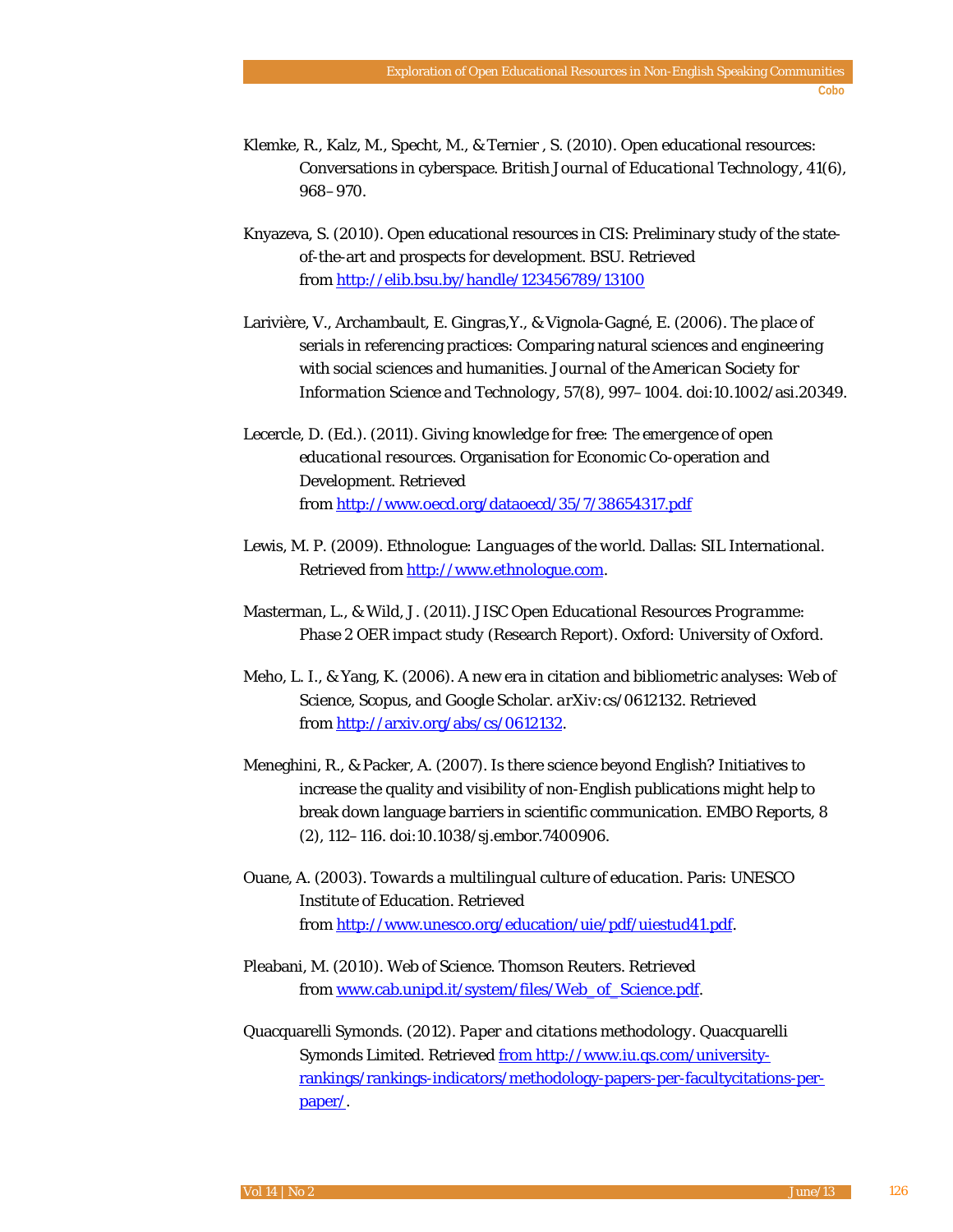- Richter, Th., & McPherson, M. (2012). Open educational resources: Education for the world? *Learning Context Metadata, 33*(2), 201–219. doi:10.1080/01587919.2012.692068.
- Rossini, C. (2010). *Green--Paper: The state and challenges of OER in Brazil: From readers to writers?* (SSRN Scholarly Paper No. ID 1549922). Rochester, NY: Social Science Research Network. Retrieved from<http://papers.ssrn.com/abstract=1549922>
- SciVerse Scopus. (2011). Content coverage guide. Elsevier. Retrieved from [http://www.info.sciverse.com/UserFiles/sciverse\\_scopus\\_content\\_cover](http://www.info.sciverse.com/UserFiles/sciverse_scopus_content_coverage_0.pdf) [age\\_0.pdf.](http://www.info.sciverse.com/UserFiles/sciverse_scopus_content_coverage_0.pdf)
- Scribd. (2012). Scribd: The world's largest online library. Read, publish, and share documents and written works. Retrieved fro[m http://www.scribd.com.](http://www.scribd.com/)
- Stacey, P. (2007). Open educational resources in a global context. *First Monday, 12*(4).
- Stankus, T. (1987). *Scientific journals: Issues in library selection and management*. New York: Haworth Press .
- The Higher Education Academy, and JISC. (2011). *Open educational resources infokit: Stakeholders and benefits*. JISC/HE Academy UKOERProgramme. Retrieved from [https://openeducationalresources.pbworks.com/w/page/24838012/Stake](https://openeducationalresources.pbworks.com/w/page/24838012/Stakeholders%20and%20benefits) [holders%20and%20benefits.](https://openeducationalresources.pbworks.com/w/page/24838012/Stakeholders%20and%20benefits)
- Thompson Reuters. (2012). Journal citation report*.* Retrieved from [http://thomsonreuters.com/products\\_services/science/science\\_products](http://thomsonreuters.com/products_services/science/science_products/a-z/journal_citation_reports) [/a-z/journal\\_citation\\_reports.](http://thomsonreuters.com/products_services/science/science_products/a-z/journal_citation_reports)
- UNESCO. (2012). Paris Declaration on Open Educational Resources. Retrieved from [http://www.unesco.org/new/fileadmin/MULTIMEDIA/HQ/CI/CI/pdf/E](http://www.unesco.org/new/fileadmin/MULTIMEDIA/HQ/CI/CI/pdf/Events/Paris%20OER%20Declaration_01.pdf) [vents/Paris%20OER%20Declaration\\_01.pdf](http://www.unesco.org/new/fileadmin/MULTIMEDIA/HQ/CI/CI/pdf/Events/Paris%20OER%20Declaration_01.pdf)
- UNESCO, & COL. (2011). *Guidelines for open educational resources (OER) in higher education.* Columbia - Paris: UNESCO. Retrieved from [http://www.col.org/PublicationDocuments/Guidelines\\_OER\\_HE.pdf.](http://www.col.org/PublicationDocuments/Guidelines_OER_HE.pdf)
- UNESCO, AUF, & OIF. (2009). Déclaration de Dakar sur les Ressources Éducatives Libres. UNESCO, the Agence universitaire de la Francophonie (AUF) and the International Organization of la Francophonie (OIF). Retrieved from [http://oercongress.weebly.com/uploads/4/1/3/4/4134458/05-rel](http://oercongress.weebly.com/uploads/4/1/3/4/4134458/05-rel-declaration_de_dakar-5_mars_2009.pdf)declaration de dakar-5 mars 2009.pdf
- US Census Bureau, Public Information. (2012). Facts for features: Hispanic Heritage Month 2012: Sept. 15-Oct. 15 - Facts for features & special editions - newsroom.